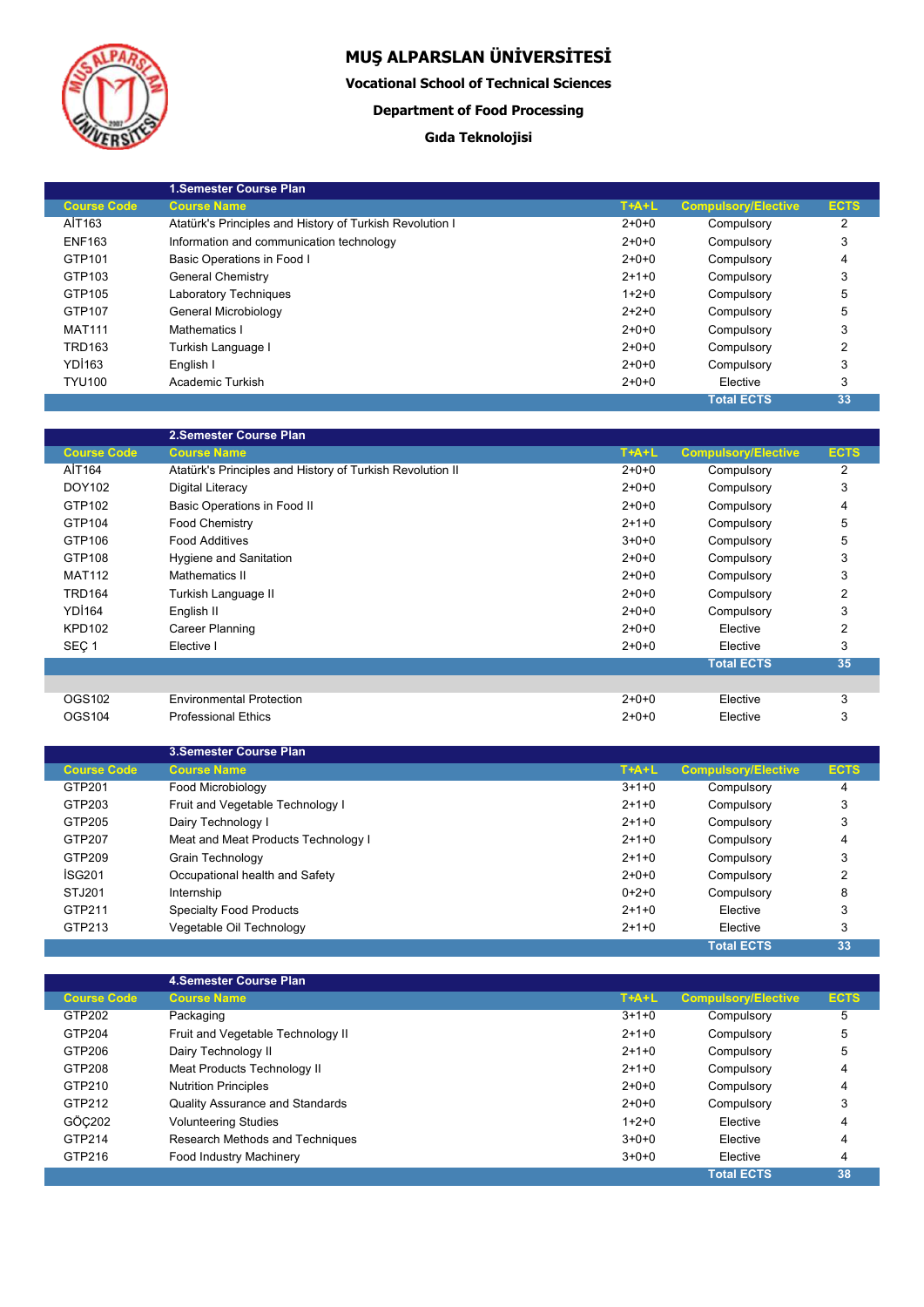

I

# **MUŞ ALPARSLAN ÜNİVERSİTESİ**

**Vocational School of Technical Sciences**

**Department of Building Construction**

## **İnşaat Teknolojisi**

|                    | <b>1.Semester Course Plan</b>                |         |                            |             |
|--------------------|----------------------------------------------|---------|----------------------------|-------------|
| <b>Course Code</b> | <b>Course Name</b>                           | $T+A+L$ | <b>Compulsory/Elective</b> | <b>ECTS</b> |
| AİT165             | Atatürk's Principles and History of Reform I | $2+0+0$ | Compulsory                 | 2           |
| <b>ENF165</b>      | Information and communication technology     | $2+0+0$ | Compulsory                 | 3           |
| <b>İTP101</b>      | Construction materials                       | $2+1+0$ | Compulsory                 | 4           |
| <b>İTP103</b>      | <b>Construction Installations</b>            | $2+0+0$ | Compulsory                 | 4           |
| İYO101             | <b>Technical Drawing</b>                     | $2+1+0$ | Compulsory                 | 4           |
| IYO103             | Mechanical and Static                        | $3+0+0$ | Compulsory                 | 5           |
| <b>MAT111</b>      | Mathematics I                                | $2+0+0$ | Compulsory                 | 3           |
| <b>TRD165</b>      | Turkish Language I                           | $2+0+0$ | Compulsory                 | 2           |
| <b>YD1165</b>      | English I                                    | $2+0+0$ | Compulsory                 | 3           |
| <b>TYU100</b>      | Academic Turkish                             | $2+0+0$ | Elective                   | 3           |
|                    |                                              |         | <b>Total ECTS</b>          | 33          |

|                    | 2. Semester Course Plan                                   |         |                            |                |
|--------------------|-----------------------------------------------------------|---------|----------------------------|----------------|
| <b>Course Code</b> | <b>Course Name</b>                                        | $T+A+L$ | <b>Compulsory/Elective</b> | <b>ECTS</b>    |
| AİT166             | Atatürk's Principles and History of Turkish Revolution II | $2+0+0$ | Compulsory                 | $\overline{2}$ |
| DOY102             | Digital Literacy                                          | $2+0+0$ | Compulsory                 | 3              |
| <b>FZK112</b>      | Physics                                                   | $3+0+0$ | Compulsory                 | 5              |
| <b>IYO102</b>      | Concrete Technology                                       | $3+1+0$ | Compulsory                 | 5              |
| <b>İYO104</b>      | Resistance                                                | $2+1+0$ | Compulsory                 | 5              |
| <b>MAT112</b>      | Mathematics II                                            | $2+0+0$ | Compulsory                 | 3              |
| <b>TRD166</b>      | Turkish Language II                                       | $2+0+0$ | Compulsory                 | $\overline{2}$ |
| <b>YD1166</b>      | English II                                                | $2+0+0$ | Compulsory                 | 3              |
| <b>KPD102</b>      | Career Planning                                           | $2+0+0$ | Elective                   | $\overline{2}$ |
| SEC <sub>1</sub>   | Selections 1                                              | $2+1+0$ | Elective                   | 5              |
|                    |                                                           |         | <b>Total ECTS</b>          | 35             |
|                    |                                                           |         |                            |                |
| <b>İYS102</b>      | Scaffolding and Mold Works                                | $2+1+0$ | Elective                   | 5              |
| <b>IYS104</b>      | Hydraulic                                                 | $2+1+0$ | Elective                   | 5              |

|                    | <b>3. Semester Course Plan</b>             |         |                            |             |
|--------------------|--------------------------------------------|---------|----------------------------|-------------|
| <b>Course Code</b> | <b>Course Name</b>                         | $T+A+L$ | <b>Compulsory/Elective</b> | <b>ECTS</b> |
| ISG <sub>201</sub> | Occupational health and Safety             | $2+0+0$ | Compulsory                 | 2           |
| <b>İTP201</b>      | <b>Steel Structures</b>                    | $3+0+0$ | Compulsory                 | 3           |
| <b>İTP203</b>      | <b>Computer Aided Drawing</b>              | $2+1+0$ | Compulsory                 | 3           |
| <b>IYO201</b>      | Office and Site Organization               | $2+0+0$ | Compulsory                 | 2           |
| <b>IYO203</b>      | <b>Structural Analysis</b>                 | $3+0+0$ | Compulsory                 | 3           |
| <b>IYO205</b>      | Soil Mechanics and Foundation Construction | $3+1+0$ | Compulsory                 | 4           |
| <b>İYO207</b>      | Water Supply and Transmission              | $3+0+0$ | Compulsory                 | 3           |
| STJ201             | Internship                                 | $0+2+0$ | Compulsory                 | 8           |
| <b>İYS201</b>      | <b>Construction Machinery</b>              | $2+0+0$ | Elective                   | 2           |
| <b>İYS203</b>      | <b>Building Design</b>                     | $2+0+0$ | Elective                   | 2           |
|                    |                                            |         | <b>Total ECTS</b>          | 32          |

|                    | 4. Semester Course Plan                    |         |                            |             |
|--------------------|--------------------------------------------|---------|----------------------------|-------------|
| <b>Course Code</b> | <b>Course Name</b>                         | $T+A+L$ | <b>Compulsory/Elective</b> | <b>ECTS</b> |
| İTP202             | <b>Computer Aided Design</b>               | $2+1+0$ | Compulsory                 | 4           |
| <b>IYO202</b>      | Reinforced concrete                        | $3+1+0$ | Compulsory                 | 5           |
| <b>İYO204</b>      | Repair and Strengthening of Structures     | $2+1+0$ | Compulsory                 | 3           |
| İYO206             | <b>Construction Meter and Cost</b>         | $3+1+0$ | Compulsory                 | 5           |
| <b>İYO208</b>      | <b>Quality Assurance and Standards</b>     | $2+0+0$ | Compulsory                 | 3           |
| İYO210             | <b>Project Reading</b>                     | $2+0+0$ | Compulsory                 | 4           |
| <b>IYO212</b>      | <b>Highway Construction</b>                | $2+1+0$ | Compulsory                 | 4           |
| GÖC202             | <b>Volunteering Studies</b>                | $1+2+0$ | Elective                   | 4           |
| <b>İYS202</b>      | Computer Aided Architectural Visualization | $2+0+0$ | Elective                   | 2           |
| <b>İYS204</b>      | Renewable energy sources                   | $2+0+0$ | Elective                   | 2           |
|                    |                                            |         | <b>Total ECTS</b>          | 36          |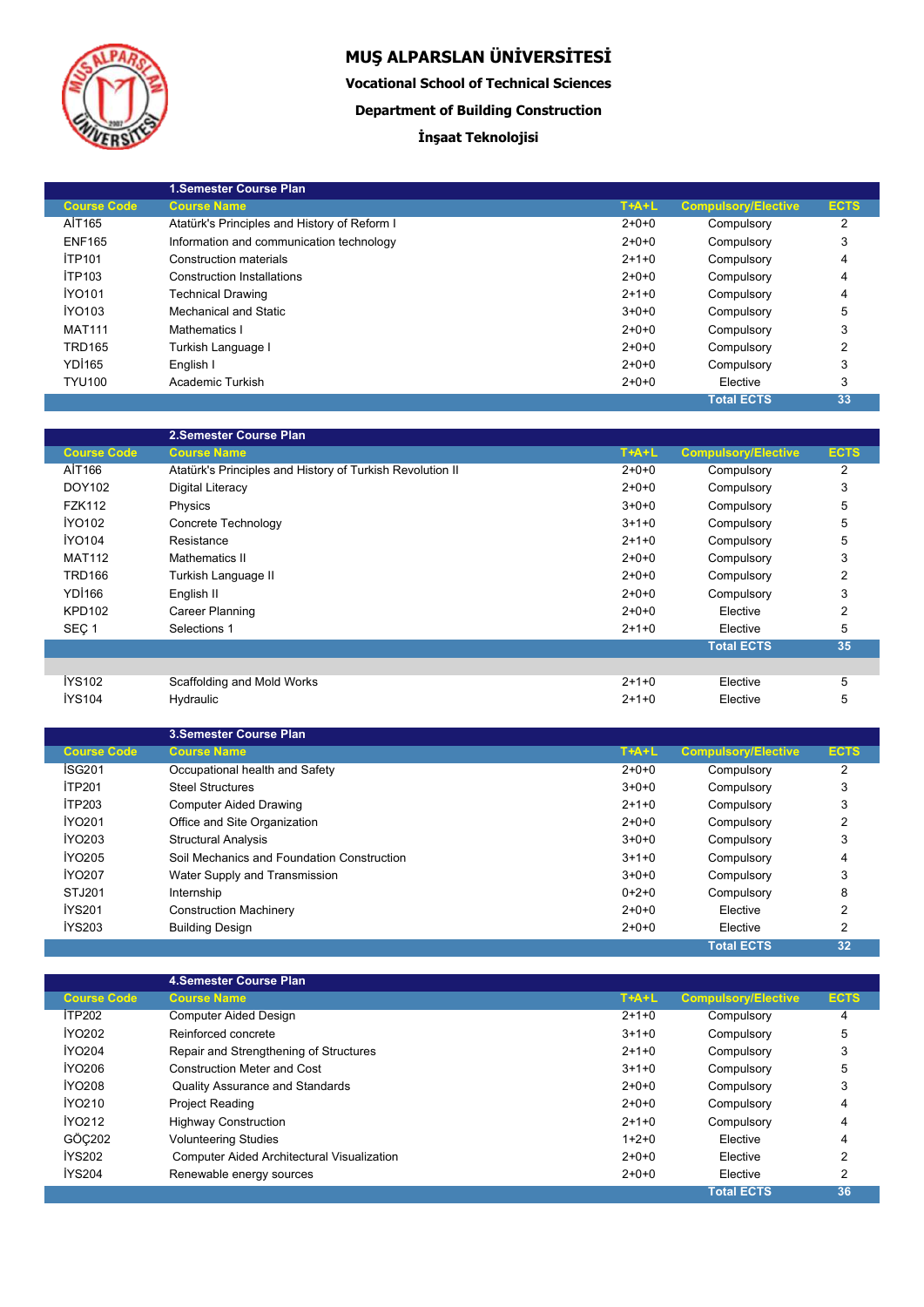

**Vocational School of Technical Sciences**

**Department of Electronics and Automation**

### **Elektronik Teknolojisi**

|                    | <b>1.Semester Course Plan</b>                            |         |                            |             |
|--------------------|----------------------------------------------------------|---------|----------------------------|-------------|
| <b>Course Code</b> | <b>Course Name</b>                                       | $T+A+L$ | <b>Compulsory/Elective</b> | <b>ECTS</b> |
| AİT161             | Atatürk's Principles and History of Turkish Revolution I | $2+0+0$ | Compulsory                 | 2           |
| <b>ENF161</b>      | Information and communication technology                 | $2+0+0$ | Compulsory                 | 3           |
| ETP101             | <b>Direct Current Circuit Analysis</b>                   | $3+1+0$ | Compulsory                 | 6           |
| ETP103             | <b>Measurement Technique</b>                             | $3+1+0$ | Compulsory                 | 6           |
| ETP105             | <b>Digital Electronics</b>                               | $3+1+0$ | Compulsory                 | 5           |
| <b>MAT111</b>      | Mathematics I                                            | $2+0+0$ | Compulsory                 | 3           |
| <b>TRD161</b>      | Turkish Language I                                       | $2+0+0$ | Compulsory                 | 2           |
| <b>YDI161</b>      | English I                                                | $2+0+0$ | Compulsory                 | 3           |
| <b>TYU100</b>      | Academic Turkish                                         | $2+0+0$ | Elective                   | 3           |
|                    |                                                          |         | <b>Total ECTS</b>          | 33          |

|                    | 2.Semester Course Plan                                    |         |                            |             |
|--------------------|-----------------------------------------------------------|---------|----------------------------|-------------|
| <b>Course Code</b> | <b>Course Name</b>                                        | $T+A+L$ | <b>Compulsory/Elective</b> | <b>ECTS</b> |
| AIT162             | Atatürk's Principles and History of Turkish Revolution II | $2+0+0$ | Compulsory                 | 2           |
| DOY102             | Digital Literacy                                          | $2+0+0$ | Compulsory                 | 3           |
| ETP102             | <b>Alternating Current Circuit Analysis</b>               | $3+1+0$ | Compulsory                 | 6           |
| ETP104             | Electronics I                                             | $2+1+0$ | Compulsory                 | 4           |
| ETP106             | <b>Computer Supported Circuit Design</b>                  | $2+1+0$ | Compulsory                 | 4           |
| ETP108             | Algorithm and Programming                                 | $2+1+0$ | Compulsory                 | 3           |
| <b>MAT112</b>      | Mathematics I                                             | $2+0+0$ | Compulsory                 | 3           |
| <b>TRD162</b>      | Turkish Language II                                       | $2+0+0$ | Compulsory                 | 2           |
| <b>YD1162</b>      | English II                                                | $2+0+0$ | Compulsory                 | 3           |
| <b>KPD102</b>      | Career Planning                                           | $2+0+0$ | Elective                   | 2           |
| SEÇ <sub>1</sub>   | Elective I                                                | $2+0+0$ | Elective                   | 3           |
|                    |                                                           |         | <b>Total ECTS</b>          | 35          |
|                    |                                                           |         |                            |             |
| <b>EES102</b>      | Electromagnetic Waves and Their Biological Effects        | $2+0+0$ | Elective                   | 3           |
| <b>EES104</b>      | Renewable Energy Sources                                  | $2+0+0$ | Elective                   | 3           |

|                    | <b>3. Semester Course Plan</b>       |         |                            |             |
|--------------------|--------------------------------------|---------|----------------------------|-------------|
| <b>Course Code</b> | <b>Course Name</b>                   | $T+A+L$ | <b>Compulsory/Elective</b> | <b>ECTS</b> |
| ETP201             | Electronics II                       | $2+1+0$ | Compulsory                 | 4           |
| ETP203             | <b>Power Electronics</b>             | $3+1+0$ | Compulsory                 | 4           |
| ETP205             | <b>Microcontrollers</b>              | $2+1+0$ | Compulsory                 | 3           |
| ETP207             | <b>Computer Supported Drawing</b>    | $1+2+0$ | Compulsory                 | 3           |
| ETP209             | <b>Control Circuits</b>              | $3+1+0$ | Compulsory                 | 4           |
| İSG201             | Occupational Health and Safety       | $2+0+0$ | Compulsory                 | 2           |
| STJ201             | Internship                           | $0+2+0$ | Compulsory                 | 8           |
| <b>EES201</b>      | <b>Smart Home Automation Systems</b> | $1+1+0$ | Elective                   | 2           |
| <b>EES211</b>      | Electrical Installations             | $1+1+0$ | Elective                   | 2           |
|                    |                                      |         | <b>Total ECTS</b>          | 32          |

|                    | 4. Semester Course Plan            |         |                            |             |
|--------------------|------------------------------------|---------|----------------------------|-------------|
| <b>Course Code</b> | <b>Course Name</b>                 | $T+A+L$ | <b>Compulsory/Elective</b> | <b>ECTS</b> |
| ETP202             | <b>Electric Motors and Drives</b>  | $3+1+0$ | Compulsory                 | 6           |
| ETP204             | Programmable Controllers           | $3+1+0$ | Compulsory                 | 6           |
| ETP206             | Sensors and Transducers            | $2+1+0$ | Compulsory                 | 4           |
| ETP208             | <b>Control Systems</b>             | $2+1+0$ | Compulsory                 | 5           |
| ETP210             | System Analysis and Design         | $1+1+0$ | Compulsory                 | 5           |
| <b>EES202</b>      | <b>Electronic Security Systems</b> | $2+1+0$ | Elective                   | 4           |
| ETP212             | <b>Medical Devices</b>             | $2+1+0$ | Elective                   | 4           |
| GÖC202             | <b>Volunteering Studies</b>        | $1+2+0$ | Elective                   | 4           |
|                    |                                    |         | <b>Total ECTS</b>          | 38          |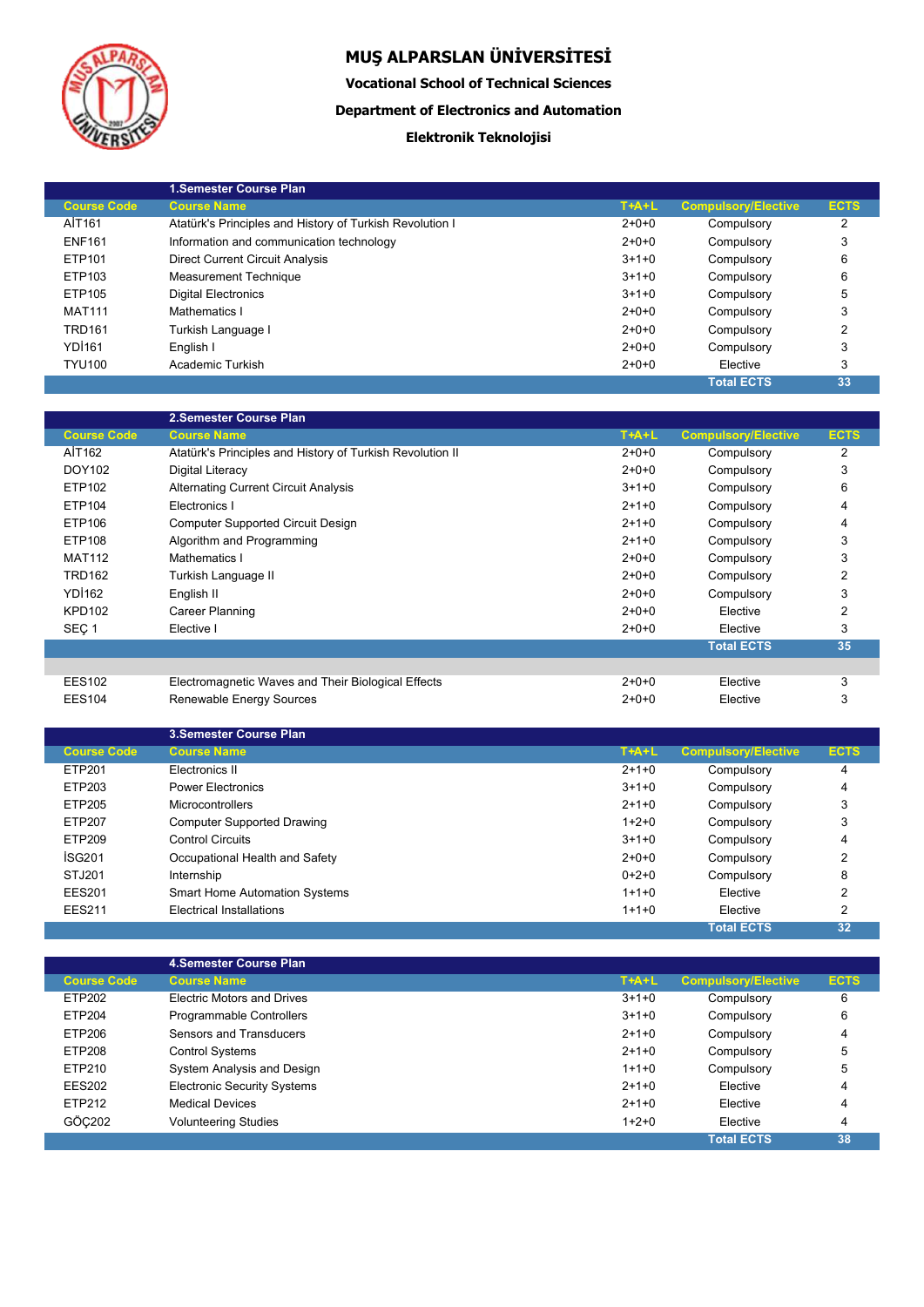

**Vocational School of Technical Sciences**

**Department of Hand Arts Department**

### **Mimari Dekoratif Sanatlar**

|                    | 1. Semester Course Plan                                  |         |                            |             |
|--------------------|----------------------------------------------------------|---------|----------------------------|-------------|
| <b>Course Code</b> | <b>Course Name</b>                                       | $T+A+L$ | <b>Compulsory/Elective</b> | <b>ECTS</b> |
| AT1157             | Atatürk's Principles and History of Turkish Revolution I | $2+0+0$ | Compulsory                 | 2           |
| <b>BLG157</b>      | Information and communication technology                 | $2+0+0$ | Compulsory                 | 3           |
| <b>MDS101</b>      | Basic Plastic Art Education I                            | $2+2+0$ | Compulsory                 | 5           |
| <b>MDS103</b>      | Introduction to Art I                                    | $2+0+0$ | Compulsory                 | 4           |
| <b>MDS105</b>      | <b>Traditional Turkish Handicrafts I</b>                 | $2+2+0$ | Compulsory                 | 5           |
| <b>MDS109</b>      | Jewelry Design I                                         | $2+2+0$ | Compulsory                 | 6           |
| <b>TDI157</b>      | Turkish Language I                                       | $2+0+0$ | Compulsory                 | 2           |
| YDÖ157             | English I                                                | $2+0+0$ | Compulsory                 | 3           |
| <b>TYU100</b>      | Academic Turkish                                         | $2+0+0$ | Elective                   | 3           |
|                    |                                                          |         | <b>Total ECTS</b>          | 33          |

|                    | 2.Semester Course Plan                                    |         |                            |                |
|--------------------|-----------------------------------------------------------|---------|----------------------------|----------------|
| <b>Course Code</b> | <b>Course Name</b>                                        | $T+A+L$ | <b>Compulsory/Elective</b> | <b>ECTS</b>    |
| ATI <sub>158</sub> | Atatürk's Principles and History of Turkish Revolution II | $2+0+0$ | Compulsory                 | 2              |
| DOY102             | Digital Literacy                                          | $2+0+0$ | Compulsory                 | 3              |
| <b>MDS102</b>      | <b>Basic Plastic Art Education II</b>                     | $1+2+0$ | Compulsory                 | 3              |
| <b>MDS104</b>      | Introduction to Art II                                    | $2+0+0$ | Compulsory                 | 3              |
| <b>MDS106</b>      | <b>Traditional Turkish Handicrafts II</b>                 | $1+2+0$ | Compulsory                 | 3              |
| <b>MDS118</b>      | Jewelry Design II                                         | $1+2+0$ | Compulsory                 | 4              |
| <b>TDI158</b>      | Turkish Language II                                       | $2+0+0$ | Compulsory                 | $\overline{2}$ |
| <b>YDÖ158</b>      | English II                                                | $2+0+0$ | Compulsory                 | 3              |
| <b>KPD102</b>      | Career Planning                                           | $2+0+0$ | Elective                   | 2              |
| <b>MDS112</b>      | Hosni Hat                                                 | $1+2+0$ | Elective                   | 5              |
| <b>MDS120</b>      | Engraving I                                               | $2+0+0$ | Elective                   | 5              |
| <b>MDS122</b>      | Wood Carving I                                            | $2+0+0$ | Elective                   | 5              |
| <b>MDS124</b>      | Tile I                                                    | $2+0+0$ | Elective                   | 5              |
|                    |                                                           |         | <b>Total ECTS</b>          | 45             |

|                    | <b>3. Semester Course Plan</b>               |         |                            |             |
|--------------------|----------------------------------------------|---------|----------------------------|-------------|
| <b>Course Code</b> | <b>Course Name</b>                           | $T+A+L$ | <b>Compulsory/Elective</b> | <b>ECTS</b> |
| <b>ISG201</b>      | Occupational health and Safety               | $2+0+0$ | Compulsory                 | 2           |
| <b>MDS201</b>      | <b>Ceramic Applications I</b>                | $2+2+0$ | Compulsory                 | 4           |
| <b>MDS207</b>      | Computerized Drawing Techniques and Relief I | $0+2+0$ | Compulsory                 | 3           |
| <b>MDS219</b>      | Jewelry Design III                           | $1+2+0$ | Compulsory                 | 2           |
| <b>MDS221</b>      | Pen Work I                                   | $1+2+0$ | Compulsory                 | ົ           |
| <b>MDS223</b>      | <b>Traditional Turkish Handicrafts III</b>   | $1+2+0$ | Compulsory                 | 3           |
| STJ201             | Internship                                   | $0+2+0$ | Compulsory                 | 8           |
| <b>MDS211</b>      | Marbling Art                                 | $1+2+0$ | Elective                   | 3           |
| <b>MDS225</b>      | Wood Carving II                              | $2+0+0$ | Elective                   | 3           |
| <b>MDS227</b>      | Engraving II                                 | $2+0+0$ | Elective                   | 3           |
| <b>MDS229</b>      | Tile II                                      | $0+2+0$ | Elective                   | 3           |
|                    |                                              |         | <b>Total ECTS</b>          | 36          |

|                    | 4. Semester Course Plan                         |         |                            |             |  |
|--------------------|-------------------------------------------------|---------|----------------------------|-------------|--|
| <b>Course Code</b> | <b>Course Name</b>                              | $T+A+L$ | <b>Compulsory/Elective</b> | <b>ECTS</b> |  |
| <b>MDS202</b>      | Ceramic Applications II                         | $2+2+0$ | Compulsory                 | 4           |  |
| <b>MDS208</b>      | Computer Aided Drawing Techniques and Relief II | $0+2+0$ | Compulsory                 | 4           |  |
| <b>MDS220</b>      | Pen Work II                                     | $1+2+0$ | Compulsory                 | 4           |  |
| <b>MDS222</b>      | Traditional Turkish Handicrafts IV              | $1+2+0$ | Compulsory                 | 4           |  |
| <b>MDS230</b>      | Jewelry Design IV                               | $2+2+0$ | Compulsory                 | 4           |  |
| GÖC202             | <b>Volunteering Studies</b>                     | $1+2+0$ | Elective                   | 4           |  |
| <b>MDS224</b>      | Wood Carving III                                | $2+0+0$ | Elective                   | 5           |  |
| <b>MDS226</b>      | Marbling Art II                                 | $2+0+0$ | Elective                   | 5           |  |
| <b>MDS228</b>      | Engraving III                                   | $2+0+0$ | Elective                   | 5           |  |
| <b>MDS232</b>      | Tile III                                        | $0+2+0$ | Elective                   | 5           |  |
|                    |                                                 |         | <b>Total ECTS</b>          | 44          |  |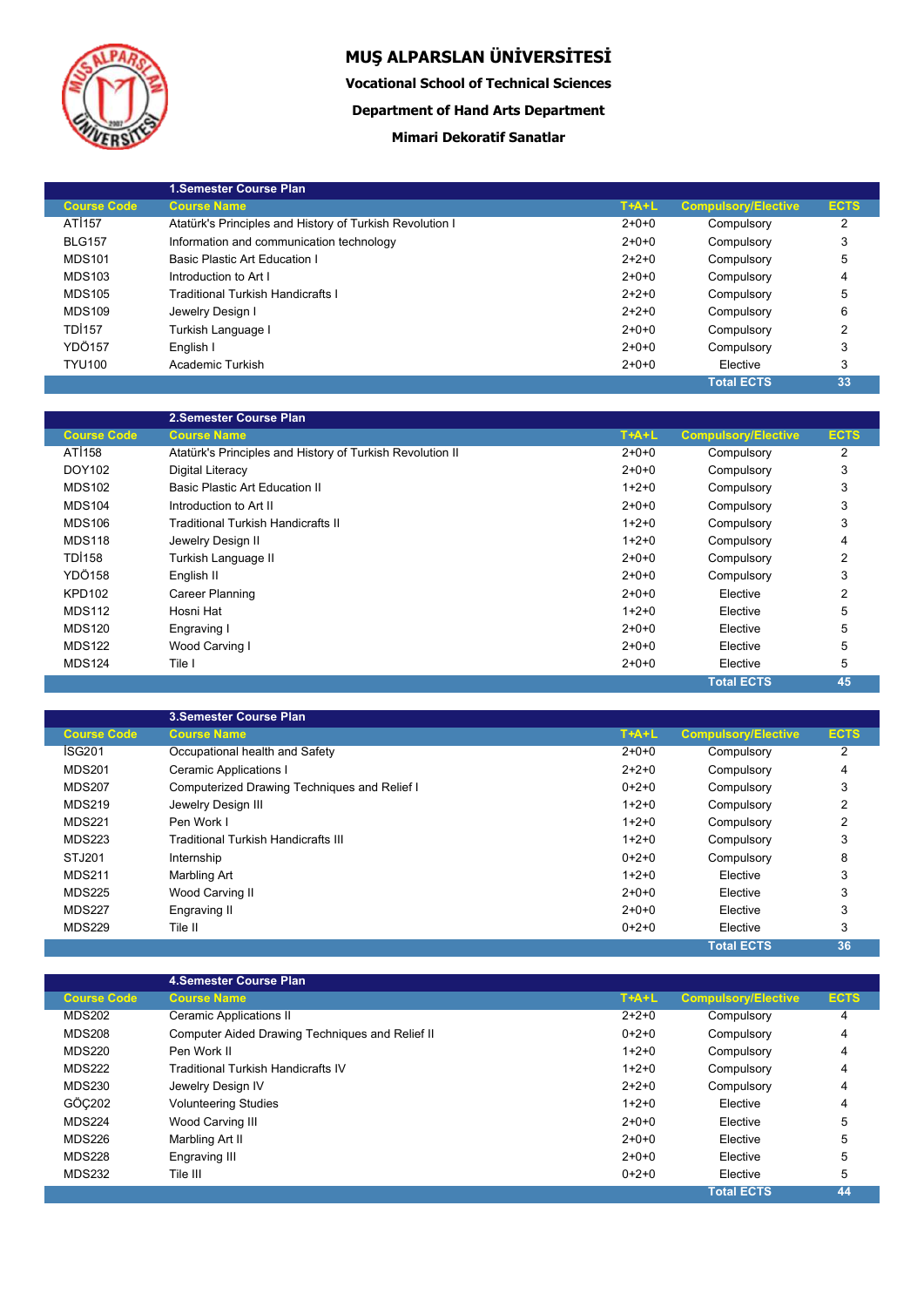

**Vocational School of Technical Sciences**

### **Department of Food Processing**

### **Gıda Kalite Kontrolü ve Analizi**

|                    | 1. Semester Course Plan                                  |         |                            |             |
|--------------------|----------------------------------------------------------|---------|----------------------------|-------------|
| <b>Course Code</b> | <b>Course Name</b>                                       | $T+A+L$ | <b>Compulsory/Elective</b> | <b>ECTS</b> |
| AİT163             | Atatürk's Principles and History of Turkish Revolution I | $2+0+0$ | Compulsory                 | 2           |
| <b>ENF163</b>      | <b>Basic Information Technology Usage</b>                | $2+2+0$ | Compulsory                 | 4           |
| GKA101             | General Chemistry                                        | $2+0+2$ | Compulsory                 | 4           |
| GKA103             | <b>Laboratory Techniques</b>                             | $2+0+2$ | Compulsory                 | 5           |
| GKA105             | General Microbiology                                     | $2+0+2$ | Compulsory                 | 5           |
| GKA107             | Hygiene and Sanitation                                   | $2+0+0$ | Compulsory                 | 3           |
| <b>MAT111</b>      | Mathematics I                                            | $2+0+0$ | Compulsory                 | 3           |
| <b>TRD163</b>      | Turkish Language I                                       | $2+0+0$ | Compulsory                 | 2           |
| YDI <sub>163</sub> | English I                                                | $2+0+0$ | Compulsory                 | 2           |
|                    |                                                          |         | <b>Total ECTS</b>          | 30          |

|                    | 2.Semester Course Plan                                    |         |                            |                |
|--------------------|-----------------------------------------------------------|---------|----------------------------|----------------|
| <b>Course Code</b> | <b>Course Name</b>                                        | $T+A+L$ | <b>Compulsory/Elective</b> | <b>ECTS</b>    |
| AİT164             | Atatürk's Principles and History of Turkish Revolution II | $2+0+0$ | Compulsory                 | 2              |
| DOY102             | Digital Literacy                                          | $2+0+0$ | Compulsory                 | 3              |
| GKA102             | <b>Food Chemistry</b>                                     | $2+0+2$ | Compulsory                 | 5              |
| <b>GKA104</b>      | Food Microbiology                                         | $2+0+2$ | Compulsory                 | 4              |
| <b>GKA106</b>      | Basic Operations in Food                                  | $2+0+0$ | Compulsory                 | 3              |
| <b>GKA108</b>      | <b>Nutrition Principles</b>                               | $2+0+0$ | Compulsory                 | 3              |
| <b>MAT112</b>      | Mathematics II                                            | $2+0+0$ | Compulsory                 | 3              |
| <b>TRD164</b>      | Turkish Language II                                       | $2+0+0$ | Compulsory                 | 2              |
| <b>YD1164</b>      | English II                                                | $2+0+0$ | Compulsory                 | 2              |
| <b>KPD102</b>      | <b>Career Planning</b>                                    | $2+0+0$ | Elective                   | $\mathfrak{p}$ |
| OGS102             | <b>Environmental Protection</b>                           | $2+0+0$ | Elective                   | 3              |
| OGS104             | <b>Professional Ethics</b>                                | $2+0+0$ | Elective                   | 3              |
|                    |                                                           |         | <b>Total ECTS</b>          | 35             |

|                    | <b>3. Semester Course Plan</b>                     |         |                            |             |
|--------------------|----------------------------------------------------|---------|----------------------------|-------------|
| <b>Course Code</b> | <b>Course Name</b>                                 | $T+A+L$ | <b>Compulsory/Elective</b> | <b>ECTS</b> |
| GKA201             | Milk and Products Quality Control and Analysis I   | $2+0+2$ | Compulsory                 | 4           |
| GKA203             | Meat and Products Quality Control and Analysis I   | $1+0+2$ | Compulsory                 | 3           |
| <b>GKA205</b>      | Grain and Products Quality Control and Analysis I  | $2+0+2$ | Compulsory                 | 4           |
| <b>GKA207</b>      | Fruit and Vegetable Quality Control and Analysis I | $1+0+2$ | Compulsory                 | 3           |
| GKA209             | Food Quality Control and Legislation               | $2+0+0$ | Compulsory                 | 3           |
| İSG201             | Occupational Health and Safety                     | $2+0+0$ | Compulsory                 | 2           |
| STJ201             | Internship                                         | $0+2+0$ | Compulsory                 | 8           |
| <b>GKA211</b>      | <b>Business Administration</b>                     | $2+0+0$ | Elective                   | 3           |
| GKA213             | <b>Food Additives</b>                              | $2+0+0$ | Elective                   | 3           |
|                    |                                                    |         | <b>Total ECTS</b>          | 33          |

|                    | 4. Semester Course Plan                             |         |                            |             |
|--------------------|-----------------------------------------------------|---------|----------------------------|-------------|
| <b>Course Code</b> | <b>Course Name</b>                                  | $T+A+L$ | <b>Compulsory/Elective</b> | <b>ECTS</b> |
| GKA202             | Beverage Technology Quality Control and Analysis    | $2+0+2$ | Compulsory                 | 5           |
| <b>GKA204</b>      | Oil Technology Quality Control and Analysis         | $2+0+2$ | Compulsory                 | 5           |
| GKA206             | Special Food Products Quality Control and Analysis  | $2+0+2$ | Compulsory                 | 6           |
| GKA208             | Food Packaging Technology                           | $2+0+0$ | Compulsory                 | 5           |
| GKA210             | Meat and Products Quality Control and Analysis II   | $2+2+0$ | Elective                   | 3           |
| GKA212             | Fruit and Vegetable Quality Control and Analysis II | $2+2+0$ | Elective                   | 3           |
| <b>GKA214</b>      | Milk and Products Quality Control and Analysis II   | $1+2+0$ | Elective                   | 3           |
| GKA216             | Grain and Products Quality Control and Analysis II  | $1+2+0$ | Elective                   | 3           |
| GÖC202             | <b>Volunteering Studies</b>                         | $1+2+0$ | Elective                   | 4           |
| GTP214             | Research Methods and Techniques                     | $3+0+0$ | Elective                   | 3           |
| GTP216             | Food Industry Machinery                             | $3+0+0$ | Elective                   | 3           |
|                    |                                                     |         | <b>Total ECTS</b>          | 43          |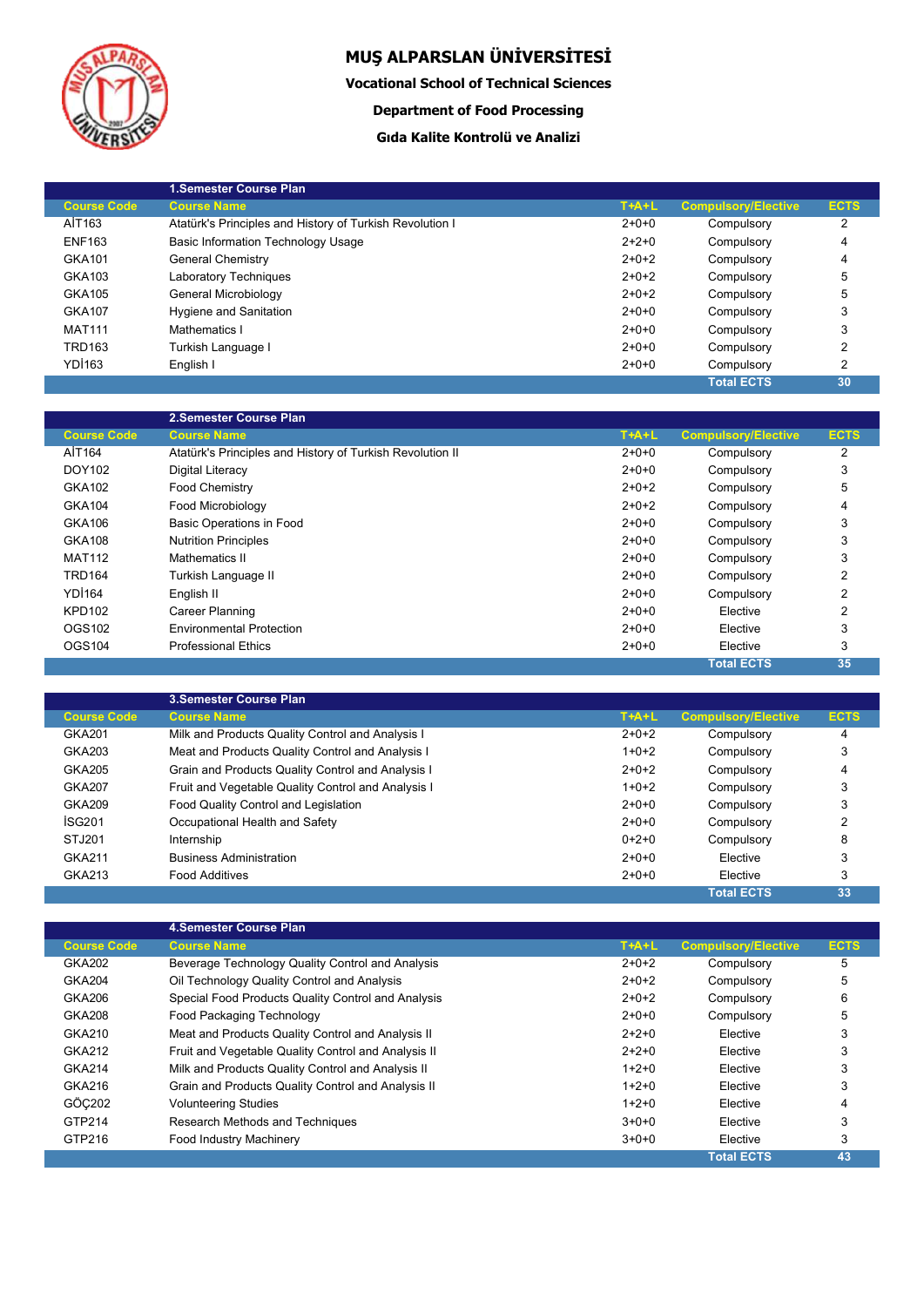

### **Vocational School of Technical Sciences**

### **Department of Motor Vehicles and Transportation Technologies**

### **Raylı Sistemler Yol Teknolojisi**

|                    | <b>1.Semester Course Plan</b>                             |             |                            |             |
|--------------------|-----------------------------------------------------------|-------------|----------------------------|-------------|
|                    |                                                           |             |                            |             |
| <b>Course Code</b> | <b>Course Name</b>                                        | $T+A+L$     | <b>Compulsory/Elective</b> | <b>ECTS</b> |
| ATI <sub>165</sub> | Principles of Atatürk and History of Turkish Revolution I | $2 + 0 + 0$ | Compulsory                 | 2           |
| <b>BLG165</b>      | Information And Communacition Technology                  | $2+0+0$     | Compulsory                 | 3           |
| <b>FZK111</b>      | Physics                                                   | $4 + 0 + 0$ | Compulsory                 | 4           |
| <b>MAT111</b>      | Mathematics I                                             | $2+0+0$     | Compulsory                 | 3           |
| <b>RSY101</b>      | Rail System Information                                   | $2+2+0$     | Compulsory                 |             |
| <b>RSY103</b>      | <b>Technical Drawing</b>                                  | $2+2+0$     | Compulsory                 | 6           |
| <b>TDI165</b>      | Turkish Language I                                        | $2+0+0$     | Compulsory                 | 2           |
| YDÖ165             | English I                                                 | $2+0+0$     | Compulsory                 | 3           |
| <b>TYU100</b>      | Academic Turkish                                          | $2+0+0$     | Elective                   | 3           |
|                    |                                                           |             | <b>Total ECTS</b>          | 33          |

|                    | 2. Semester Course Plan                                    |             |                            |                |
|--------------------|------------------------------------------------------------|-------------|----------------------------|----------------|
| <b>Course Code</b> | <b>Course Name</b>                                         | $T+A+L$     | <b>Compulsory/Elective</b> | <b>ECTS</b>    |
| ATI <sub>166</sub> | Principles of Atatürk and History of Turkish Revolution II | $2+0+0$     | Compulsory                 | 2              |
| DOY102             | Digital Literacy                                           | $2+0+0$     | Compulsory                 | 3              |
| <b>MAT112</b>      | Mathematics II                                             | $2+0+0$     | Compulsory                 | 3              |
| <b>RSY102</b>      | <b>Computer Aided Drawing</b>                              | $2+2+0$     | Compulsory                 | 4              |
| <b>RSY104</b>      | Material Technology                                        | $2+2+0$     | Compulsory                 | 4              |
| <b>RSY106</b>      | <b>Static Strength</b>                                     | $4 + 0 + 0$ | Compulsory                 | 5              |
| <b>RSY108</b>      | Rail Systems Vehicle Mechanics                             | $2+0+0$     | Compulsory                 | 4              |
| TDI166             | Turkish Language II                                        | $2+0+0$     | Compulsory                 | 2              |
| YDÖ166             | English II                                                 | $2+0+0$     | Compulsory                 | 3              |
| <b>KPD102</b>      | Career Planning                                            | $2+0+0$     | Elective                   | $\overline{2}$ |
| <b>MAS102</b>      | <b>Qality Assurance And Standarts</b>                      | $2+0+0$     | Elective                   | 3              |
| <b>MAS104</b>      | Renewable Energy sources                                   | $2+0+0$     | Elective                   | 3              |
|                    |                                                            |             | <b>Total ECTS</b>          | 38             |

|                    | <b>3. Semester Course Plan</b>         |         |                            |                |  |
|--------------------|----------------------------------------|---------|----------------------------|----------------|--|
| <b>Course Code</b> | <b>Course Name</b>                     | $T+A+L$ | <b>Compulsory/Elective</b> | <b>ECTS</b>    |  |
| ISG201             | Occupational health and Safety         | $2+0+0$ | Compulsory                 | $\overline{2}$ |  |
| <b>RSY201</b>      | Soil Mechanics                         | $2+2+0$ | Compulsory                 | 4              |  |
| <b>RSY203</b>      | Urban Rail Transportation Systems I    | $2+0+0$ | Compulsory                 | 4              |  |
| <b>RSY205</b>      | Topography                             | $2+2+0$ | Compulsory                 | 3              |  |
| <b>RSY207</b>      | <b>Construction Materials</b>          | $2+0+0$ | Compulsory                 | 3              |  |
| <b>RSY209</b>      | Railway Infrastructure and Maintenance | $2+2+0$ | Compulsory                 | 4              |  |
| STJ201             | Internship                             | $0+2+0$ | Compulsory                 | 8              |  |
| <b>MAS201</b>      | Measurement and Control                | $2+0+0$ | Elective                   | 2              |  |
| MAS203             | First Aid                              | $2+0+0$ | Elective                   | 2              |  |
|                    |                                        |         | <b>Total ECTS</b>          | 32             |  |

|                    | 4. Semester Course Plan                |         |                            |             |
|--------------------|----------------------------------------|---------|----------------------------|-------------|
| <b>Course Code</b> | <b>Course Name</b>                     | $T+A+L$ | <b>Compulsory/Elective</b> | <b>ECTS</b> |
| <b>RSY202</b>      | Rail System Traffic and Communication  | $2+2+0$ | Compulsory                 | 4           |
| <b>RSY204</b>      | Urban Rail Transportation Systems II   | $2+0+0$ | Compulsory                 | 4           |
| <b>RSY206</b>      | Rail Joining Methods and Rail Welding  | $2+2+0$ | Compulsory                 | 4           |
| <b>RSY208</b>      | <b>Bridges and Tunnels</b>             | $2+0+0$ | Compulsory                 | 4           |
| <b>RSY210</b>      | Railway Superstructure and Maintenance | $2+2+0$ | Compulsory                 | 4           |
| <b>RSY212</b>      | Road Project and Railway Technique     | $2+2+0$ | Compulsory                 | 4           |
| <b>RSY214</b>      | Railway Road Machinery                 | $2+0+0$ | Compulsory                 | 3           |
| GÖC202             | <b>Volunteering Studies</b>            | $1+2+0$ | Elective                   | 4           |
| <b>MAS202</b>      | Vehicle and Driving Safety             | $2+0+0$ | Elective                   | 3           |
| <b>MAS204</b>      | <b>Professional Ethics</b>             | $2+0+0$ | Elective                   | 3           |
|                    |                                        |         | <b>Total ECTS</b>          | 37          |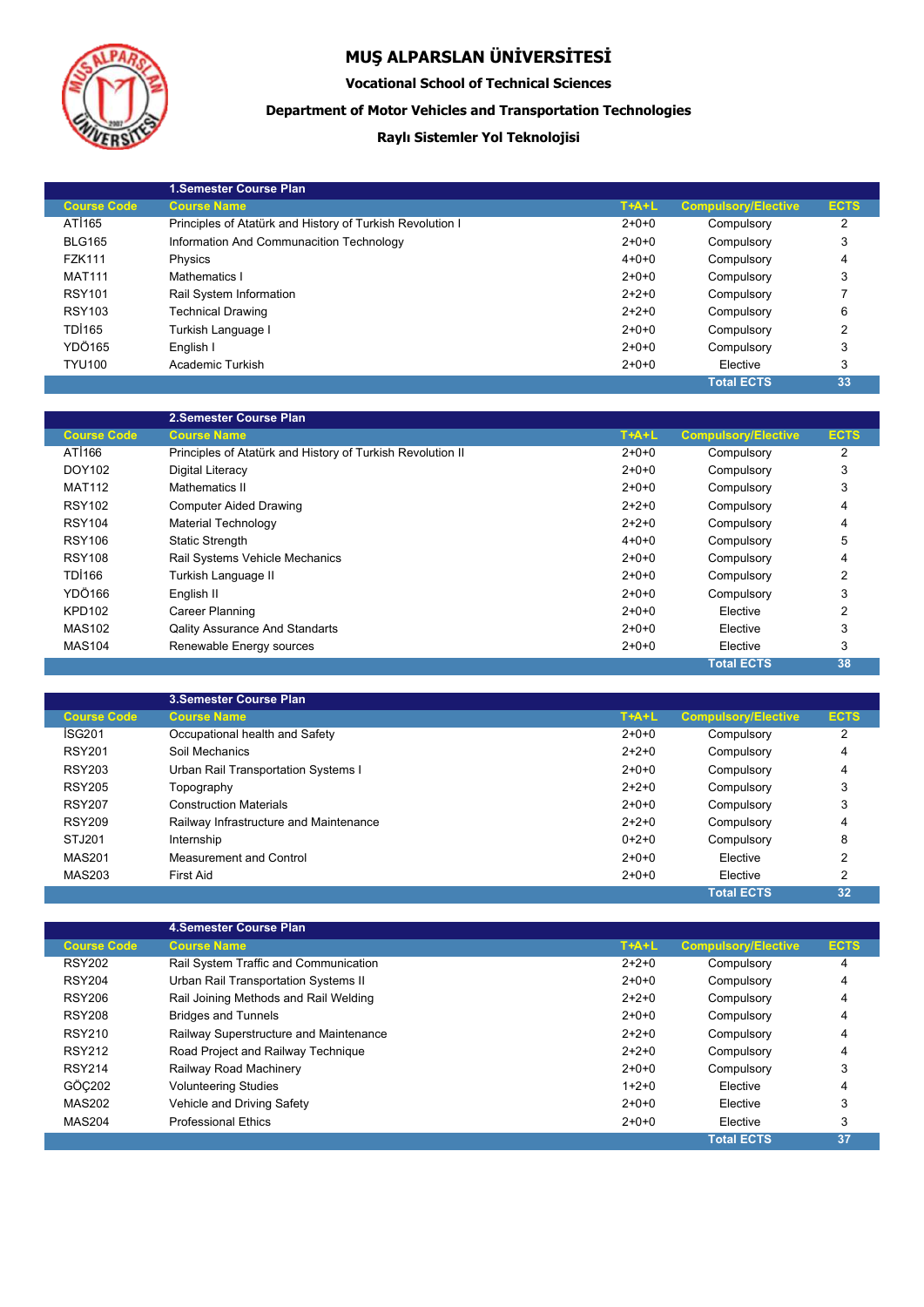

**Vocational School of Technical Sciences**

**Department of Transportation Services**

## **Raylı Sistemler İşletmeciliği**

|                    | <b>1.Semester Course Plan</b>                            |         |                            |             |
|--------------------|----------------------------------------------------------|---------|----------------------------|-------------|
| <b>Course Code</b> | <b>Course Name</b>                                       | $T+A+L$ | <b>Compulsory/Elective</b> | <b>ECTS</b> |
| AİT175             | Atatürk's Principles and History of Turkish Revolution I | $2+0+0$ | Compulsory                 | 2           |
| <b>ENF175</b>      | Information and communication technology                 | $2+0+0$ | Compulsory                 | 3           |
| <b>MAT111</b>      | Mathematics I                                            | $2+0+0$ | Compulsory                 | 3           |
| <b>RSP101</b>      | Rail System Information                                  | $3+0+0$ | Compulsory                 | 6           |
| <b>RSP103</b>      | <b>Technical Drawing</b>                                 | $2+2+0$ | Compulsory                 | 6           |
| <b>RSP105</b>      | General business                                         | $2+0+0$ | Compulsory                 | 5           |
| <b>TRD175</b>      | Turkish Language I                                       | $2+0+0$ | Compulsory                 | 2           |
| YDI <sub>175</sub> | English I                                                | $2+0+0$ | Compulsory                 | 3           |
| <b>TYU100</b>      | Academic Turkish                                         | $2+0+0$ | Elective                   | 3           |
|                    |                                                          |         | <b>Total ECTS</b>          | 33          |

|                    | 2.Semester Course Plan                                    |         |                            |                |
|--------------------|-----------------------------------------------------------|---------|----------------------------|----------------|
| <b>Course Code</b> | <b>Course Name</b>                                        | $T+A+L$ | <b>Compulsory/Elective</b> | <b>ECTS</b>    |
| AİT176             | Atatürk's Principles and History of Turkish Revolution II | $2+0+0$ | Compulsory                 | 2              |
| DOY102             | Digital Literacy                                          | $2+0+0$ | Compulsory                 | 3              |
| <b>MAT112</b>      | Mathematics II                                            | $2+0+0$ | Compulsory                 | 3              |
| <b>RSP102</b>      | General accounting                                        | $3+1+0$ | Compulsory                 | 6              |
| <b>RSP104</b>      | <b>Train Mechanics</b>                                    | $3+1+0$ | Compulsory                 | 6              |
| <b>RSP106</b>      | Urban Rail Transportation Systems I                       | $2+1+0$ | Compulsory                 | 4              |
| <b>TRD176</b>      | Turkish Language II                                       | $2+0+0$ | Compulsory                 | $\overline{2}$ |
| YDI176             | English II                                                | $2+0+0$ | Compulsory                 | 3              |
| <b>KPD102</b>      | Career Planning                                           | $2+0+0$ | Elective                   | $\mathfrak{p}$ |
| SEÇ <sub>1</sub>   | Elective I                                                | $2+0+0$ | Elective                   | 4              |
|                    |                                                           |         | <b>Total ECTS</b>          | 35             |
|                    |                                                           |         |                            |                |
| <b>URS102</b>      | <b>Quality Assurance and Standards</b>                    | $2+0+0$ | Elective                   | 4              |
| <b>URS104</b>      | Renewable energy sources                                  | $2+0+0$ | Elective                   | 4              |

|                    | 3. Semester Course Plan              |         |                            |             |
|--------------------|--------------------------------------|---------|----------------------------|-------------|
| <b>Course Code</b> | <b>Course Name</b>                   | $T+A+L$ | <b>Compulsory/Elective</b> | <b>ECTS</b> |
| ISG201             | Occupational health and Safety       | $2+0+0$ | Compulsory                 | 2           |
| <b>RSP201</b>      | Railway Transport I                  | $3+0+0$ | Compulsory                 | 4           |
| <b>RSP203</b>      | Urban Rail Transportation Systems II | $2+1+0$ | Compulsory                 | 4           |
| <b>RSP205</b>      | Train and Wagon Planning             | $3+1+0$ | Compulsory                 | 4           |
| <b>RSP207</b>      | General Road Information             | $3+0+0$ | Compulsory                 | 4           |
| STJ201             | Internship                           | $0+2+0$ | Compulsory                 | 8           |
| <b>URO201</b>      | <b>Statistics</b>                    | $2+0+0$ | Compulsory                 | 2           |
| <b>URS201</b>      | Measurement and Control              | $2+0+0$ | Elective                   | 2           |
| <b>URS203</b>      | First aid                            | $2+0+0$ | Elective                   | 2           |
|                    |                                      |         | <b>Total ECTS</b>          | 32          |

|                    | <b>4.Semester Course Plan</b> |         |                            |             |
|--------------------|-------------------------------|---------|----------------------------|-------------|
| <b>Course Code</b> | <b>Course Name</b>            | $T+A+L$ | <b>Compulsory/Elective</b> | <b>ECTS</b> |
| <b>RSP202</b>      | Railway Transport II          | $3+0+0$ | Compulsory                 | 5           |
| <b>RSP204</b>      | Logistics Management          | $3+0+0$ | Compulsory                 | 5           |
| <b>RSP206</b>      | <b>Public Relations</b>       | $2+0+0$ | Compulsory                 | 4           |
| <b>RSP208</b>      | Entrepreneurship              | $2+0+0$ | Compulsory                 | 4           |
| <b>RSP210</b>      | <b>Rail System Traffic</b>    | $2+2+0$ | Compulsory                 | 5           |
| <b>URO202</b>      | Computer Aided Drawing        | $3+1+0$ | Compulsory                 | 4           |
| GÖC202             | <b>Volunteering Studies</b>   | $1+2+0$ | Elective                   | 4           |
| <b>URS202</b>      | Vehicle and Driving Safety    | $2+0+0$ | Elective                   | 3           |
| <b>URS204</b>      | <b>Professional Ethics</b>    | $2+0+0$ | Elective                   | 3           |
|                    |                               |         | <b>Total ECTS</b>          | 37          |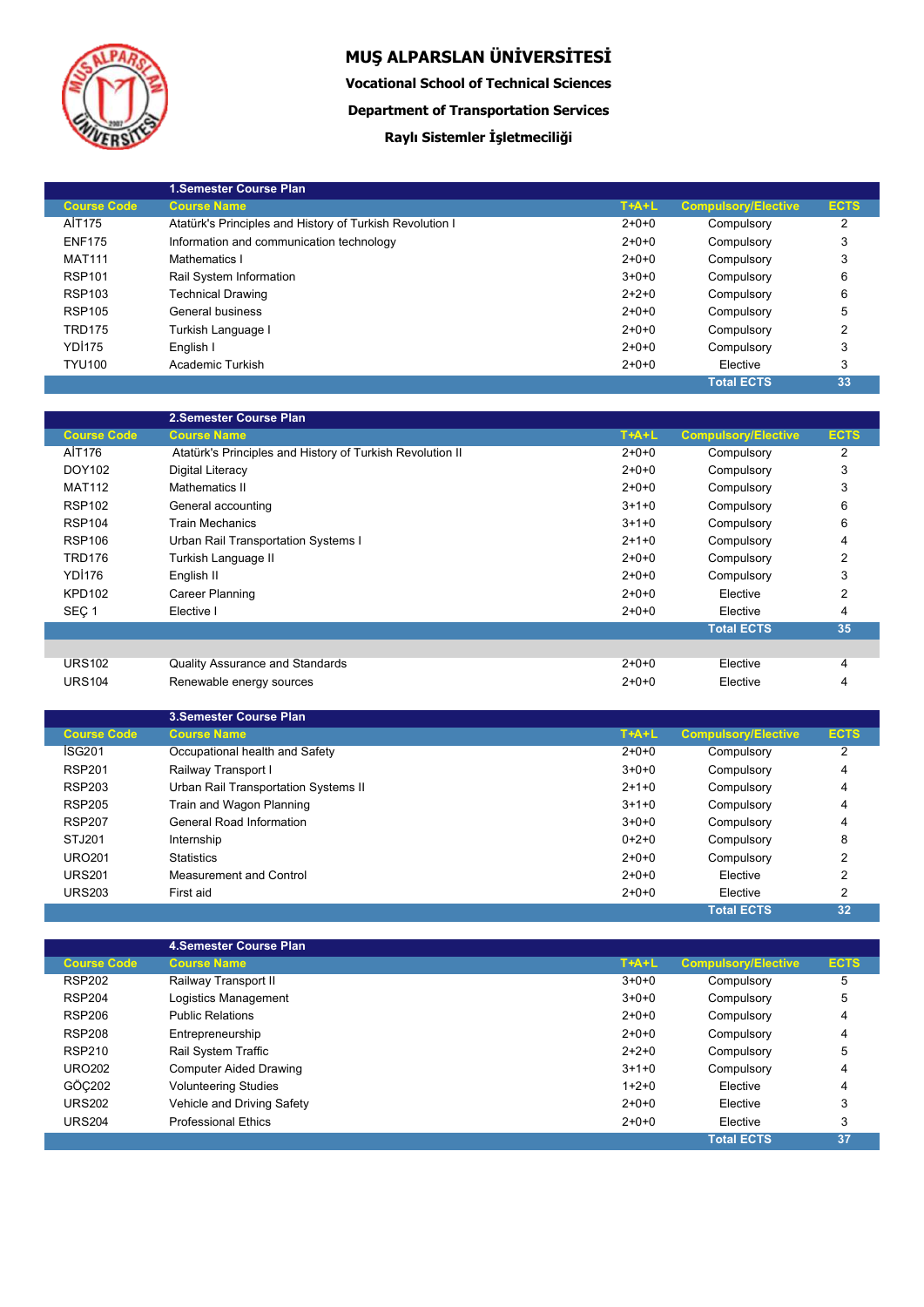

Ļ

# **MUŞ ALPARSLAN ÜNİVERSİTESİ**

**Vocational School of Technical Sciences**

**Department of Electronics and Automation**

### **Radyo ve Televizyon Teknolojisi**

|                    | 1.Semester Course Plan                                   |         |                            |             |
|--------------------|----------------------------------------------------------|---------|----------------------------|-------------|
| <b>Course Code</b> | <b>Course Name</b>                                       | $T+A+L$ | <b>Compulsory/Elective</b> | <b>ECTS</b> |
| AİT173             | Ataturk's Principles and History of Turkish Revolution I | $2+0+0$ | Compulsory                 | 2           |
| <b>ENF173</b>      | Basic Computer Technology Use                            | $2+0+0$ | Compulsory                 | 3           |
| <b>MAT101</b>      | <b>General Mathematics</b>                               | $3+0+0$ | Compulsory                 | 4           |
| RTT101             | Video and Audio Techniques                               | $3+1+0$ | Compulsory                 | 4           |
| RTT103             | Electronic Systems I                                     | $2+1+0$ | Compulsory                 | 4           |
| RTT105             | Radio TV Broadcast Systems                               | $3+1+0$ | Compulsory                 | 4           |
| <b>TRD173</b>      | Turkish Language I                                       | $2+0+0$ | Compulsory                 | 2           |
| YDI173             | English I                                                | $2+0+0$ | Compulsory                 | 3           |
| <b>RTT107</b>      | Scientific Principles of Technology                      | $2+1+0$ | Elective                   | 4           |
|                    |                                                          |         | <b>Total ECTS</b>          | 30          |

|                    | 2. Semester Course Plan                                   |             |                            |             |
|--------------------|-----------------------------------------------------------|-------------|----------------------------|-------------|
| <b>Course Code</b> | <b>Course Name</b>                                        | $T+A+L$     | <b>Compulsory/Elective</b> | <b>ECTS</b> |
| AİT174             | Ataturk's Principles and History of Turkish Revolution II | $2 + 0 + 0$ | Compulsory                 | 2           |
| <b>MAT102</b>      | <b>Vocational Mathematics</b>                             | $2+0+0$     | Compulsory                 | 2           |
| RTT102             | Video and Audio Techniques II                             | $3+1+0$     | Compulsory                 | 3           |
| RTT104             | Electronic Systems II                                     | $2+1+0$     | Compulsory                 | 3           |
| STJ102             | Internship                                                | $0+2+0$     | Compulsory                 | 8           |
| <b>TRD174</b>      | Turkish Language II                                       | $2+0+0$     | Compulsory                 | 2           |
| YDI <sub>174</sub> | Foreign Language: English I                               | $2+0+0$     | Compulsory                 | 3           |
| RTT110             | <b>Communication Systems</b>                              | $2+1+0$     | Elective                   | 3           |
| RTT112             | <b>Professional Computer</b>                              | $1+2+0$     | Elective                   | 4           |
|                    |                                                           |             | <b>Total ECTS</b>          | 30          |

|                    | <b>3. Semester Course Plan</b>         |         |                            |             |
|--------------------|----------------------------------------|---------|----------------------------|-------------|
| <b>Course Code</b> | <b>Course Name</b>                     | $T+A+L$ | <b>Compulsory/Elective</b> | <b>ECTS</b> |
| RTT201             | Radio Program Production I             | $2+1+0$ | Compulsory                 | 4           |
| RTT203             | TV Program Production I                | $2+1+0$ | Compulsory                 | 4           |
| RTT205             | System Analysis and Design I           | $1+1+0$ | Compulsory                 | 3           |
| <b>RTT207</b>      | Image and Effect Systems               | $2+1+0$ | Compulsory                 | 4           |
| RTT209             | Multimedia Systems                     | $3+1+0$ | Compulsory                 | 4           |
| <b>RTT211</b>      | Camera and Light                       | $2+1+0$ | Compulsory                 | 3           |
| RTT213             | <b>Fiction Computer Applications I</b> | $3+1+0$ | Compulsory                 | 4           |
| RTT215             | <b>Graphic Animation</b>               | $1+1+0$ | Elective                   | 2           |
| <b>RTT217</b>      | <b>Quality Assurance and Standards</b> | $2+0+0$ | Elective                   | 2           |
|                    |                                        |         | <b>Total ECTS</b>          | 30          |

|                    | <b>4.Semester Course Plan</b>                     |         |                            |             |  |
|--------------------|---------------------------------------------------|---------|----------------------------|-------------|--|
| <b>Course Code</b> | <b>Course Name</b>                                | $T+A+L$ | <b>Compulsory/Elective</b> | <b>ECTS</b> |  |
| RTT202             | Radio Program Production II                       | $2+1+0$ | Compulsory                 | 4           |  |
| <b>RTT204</b>      | TV Program Production II                          | $2+1+0$ | Compulsory                 | 4           |  |
| <b>RTT206</b>      | System Analysis and Design II                     | $1+1+0$ | Compulsory                 | 4           |  |
| RTT208             | Radio TV Programs News ve Presentation Techniques | $2+1+0$ | Compulsory                 | 4           |  |
| RTT210             | Network (Web) Design                              | $1+2+0$ | Compulsory                 | 4           |  |
| RTT212             | <b>Communication Science</b>                      | $2+0+0$ | Elective                   | 3           |  |
| <b>RTT214</b>      | <b>Fiction Computer Applications II</b>           | $3+1+0$ | Elective                   | 4           |  |
| RTT216             | Management and Operation of Radio and Television  | $2+0+0$ | Elective                   | 3           |  |
|                    |                                                   |         | <b>Total ECTS</b>          | 30          |  |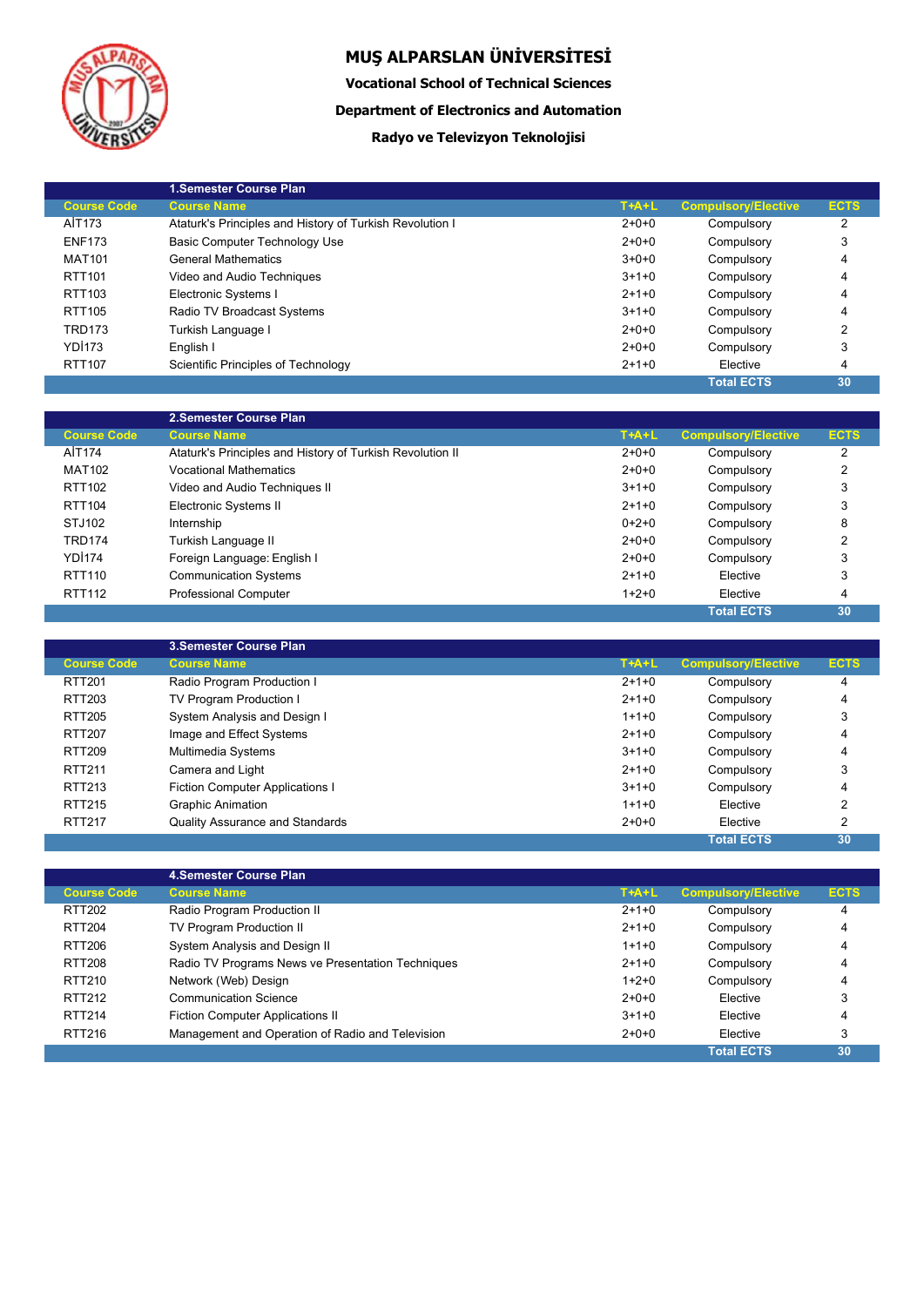

Ļ

# **MUŞ ALPARSLAN ÜNİVERSİTESİ**

**Vocational School of Technical Sciences**

**Department of Food Processing**

## **Süt ve Ürünleri Teknolojisi**

|                    | <b>1.Semester Course Plan</b>                            |         |                            |             |
|--------------------|----------------------------------------------------------|---------|----------------------------|-------------|
| <b>Course Code</b> | <b>Course Name</b>                                       | $T+A+L$ | <b>Compulsory/Elective</b> | <b>ECTS</b> |
| AİT177             | Atatürk's Principles and History of Turkish Revolution I | $2+0+0$ | Compulsory                 | 2           |
| <b>ENF177</b>      | Basic Computer Technology Use                            | $2+0+0$ | Compulsory                 | 4           |
| <b>KMY101</b>      | Chemistry                                                | $2+0+0$ | Compulsory                 | 4           |
| <b>LTK101</b>      | Laboratory Technics                                      | $1+2+0$ | Compulsory                 | 6           |
| <b>MAT103</b>      | <b>Business Mathematics</b>                              | $2+0+0$ | Compulsory                 | 3           |
| <b>MBY101</b>      | General Microbiology                                     | $2+2+0$ | Compulsory                 | 6           |
| <b>TRD177</b>      | Turkish Language I                                       | $2+0+0$ | Compulsory                 | 2           |
| YDI <sub>177</sub> | Foreign Language: English I                              | $2+0+0$ | Compulsory                 | 3           |
|                    |                                                          |         | <b>Total ECTS</b>          | 30          |

|                    | 2.Semester Course Plan                                    |         |                            |             |
|--------------------|-----------------------------------------------------------|---------|----------------------------|-------------|
| <b>Course Code</b> | <b>Course Name</b>                                        | $T+A+L$ | <b>Compulsory/Elective</b> | <b>ECTS</b> |
| AİT178             | Atatürk's Principles and History of Turkish Revolution II | $2+0+0$ | Compulsory                 | 2           |
| GKM102             | Food Additives                                            | $2+0+0$ | Compulsory                 | 2           |
| <b>HSN102</b>      | Hygiene and Sanitation                                    | $2+0+0$ | Compulsory                 | 2           |
| <b>KMY102</b>      | Chemistry II                                              | $2+0+0$ | Compulsory                 | 2           |
| <b>MAT104</b>      | <b>Businnes Matmatichs</b>                                | $2+0+0$ | Compulsory                 | 3           |
| STJ102             | Stai                                                      | $0+2+0$ | Compulsory                 | 8           |
| STU <sub>102</sub> | Basic Operations in Milk Industry                         | $3+0+0$ | Compulsory                 | 3           |
| <b>STU104</b>      | Drinking Milk and Consantrated Milk Products Technology   | $3+0+0$ | Compulsory                 | 3           |
| <b>TRD178</b>      | Turkish Language II                                       | $2+0+0$ | Compulsory                 | 2           |
| <b>YD1178</b>      | Foreign Language: English II                              | $2+0+0$ | Compulsory                 | 3           |
|                    |                                                           |         | <b>Total ECTS</b>          | 30          |

|                    | <b>3.Semester Course Plan</b>        |             |                            |               |
|--------------------|--------------------------------------|-------------|----------------------------|---------------|
| <b>Course Code</b> | <b>Course Name</b>                   | $T+A+L$     | <b>Compulsory/Elective</b> | <b>ECTS</b>   |
| STU <sub>201</sub> | Cheese Technolgy                     | $3 + 2 + 0$ | Compulsory                 | 6             |
| STU <sub>203</sub> | Dairy Cattle Breeding                | $2+0+0$     | Compulsory                 | 4             |
| STU <sub>205</sub> | Milk Microbiology                    | $3+0+0$     | Compulsory                 | 3             |
| STU <sub>207</sub> | Fermented Milk Products Technology I | $2+1+0$     | Compulsory                 | 5             |
| STU <sub>209</sub> | Ice Cream Technology                 | $2+0+0$     | Compulsory                 | 5             |
| STU211             | <b>Butter Technology</b>             | $2+0+0$     | Compulsory                 | 5             |
| <b>CKR201</b>      | <b>Environmental Protection</b>      | $2+0+0$     | Elective                   | $\mathcal{P}$ |
|                    |                                      |             | <b>Total ECTS</b>          | 30            |

|                    | <b>4.Semester Course Plan</b>                |         |                            |             |
|--------------------|----------------------------------------------|---------|----------------------------|-------------|
| <b>Course Code</b> | <b>Course Name</b>                           | $T+A+L$ | <b>Compulsory/Elective</b> | <b>ECTS</b> |
| ABJ202             | Packing                                      | $3+0+0$ | Compulsory                 | 5           |
| <b>STU202</b>      | Dairy Plants Estabilishment and Organization | $3+0+0$ | Compulsory                 | 4           |
| STU <sub>204</sub> | Analysis of Dairy Products                   | $2+2+0$ | Compulsory                 | 5           |
| STU <sub>206</sub> | Fermented Milk Products Technology II        | $2+1+0$ | Compulsory                 | 5           |
| AYT202             | Research Methods and Techicals               | $3+0+0$ | Elective                   | 4           |
| <b>BES208</b>      | <b>Principles of Nutrition</b>               | $2+0+0$ | Elective                   | 4           |
| <b>KGS202</b>      | <b>Quality Assurance and Standarts</b>       | $3+0+0$ | Elective                   | 3           |
|                    |                                              |         | <b>Total ECTS</b>          | 30          |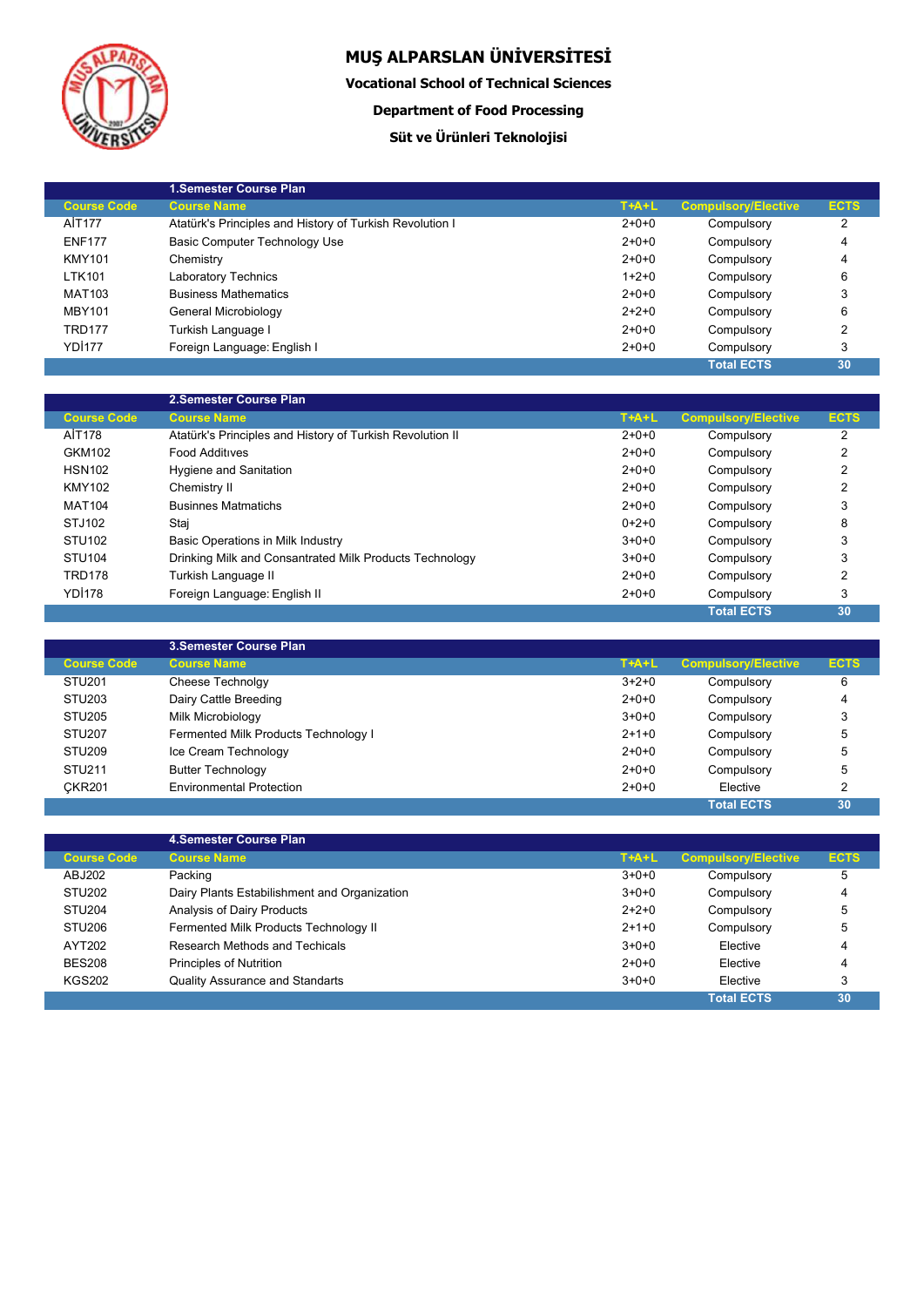

I

# **MUŞ ALPARSLAN ÜNİVERSİTESİ**

**Vocational School of Technical Sciences**

**Department of Electricity and Energy**

### **Elektrik**

|                    | 1. Semester Course Plan                                  |         |                            |             |
|--------------------|----------------------------------------------------------|---------|----------------------------|-------------|
| <b>Course Code</b> | <b>Course Name</b>                                       | $T+A+L$ | <b>Compulsory/Elective</b> | <b>ECTS</b> |
| AİT159             | Atatürk's Principles and History of Turkish Revolution I | $2+0+0$ | Compulsory                 | 2           |
| ELP101             | <b>Measurement Technique</b>                             | $3+1+0$ | Compulsory                 | 6           |
| ELP103             | <b>Direct Current Circuits</b>                           | $3+1+0$ | Compulsory                 | 6           |
| ELP105             | <b>Electrical Installations</b>                          | $3+1+0$ | Compulsory                 | 5           |
| <b>ENF159</b>      | Information and communication technology                 | $2+0+0$ | Compulsory                 | 3           |
| <b>MAT111</b>      | Mathematics I                                            | $2+0+0$ | Compulsory                 | 3           |
| <b>TRD159</b>      | Turkish Language I                                       | $2+0+0$ | Compulsory                 | 2           |
| <b>YD1159</b>      | English I                                                | $2+0+0$ | Compulsory                 | 3           |
| <b>TYU100</b>      | Academic Turkish                                         | $2+0+0$ | Elective                   | 3           |
|                    |                                                          |         | <b>Total ECTS</b>          | 33          |

|                    | 2. Semester Course Plan                                   |         |                            |             |
|--------------------|-----------------------------------------------------------|---------|----------------------------|-------------|
| <b>Course Code</b> | <b>Course Name</b>                                        | $T+A+L$ | <b>Compulsory/Elective</b> | <b>ECTS</b> |
| AİT160             | Atatürk's Principles and History of Turkish Revolution II | $2+0+0$ | Compulsory                 | 2           |
| DOY102             | Digital Literacy                                          | $2+0+0$ | Compulsory                 | 3           |
| <b>ELP102</b>      | Alternative Current Circuits                              | $3+1+0$ | Compulsory                 | 6           |
| <b>ELP104</b>      | <b>Transformer and Direct Current Machines</b>            | $3+1+0$ | Compulsory                 | 6           |
| ELP106             | <b>Basic Electronics</b>                                  | $3+1+0$ | Compulsory                 | 5           |
| <b>MAT112</b>      | Mathematics II                                            | $2+0+0$ | Compulsory                 | 3           |
| <b>TRD160</b>      | Turkish Language II                                       | $2+0+0$ | Compulsory                 | 2           |
| <b>YD1160</b>      | English II                                                | $2+0+0$ | Compulsory                 | 3           |
| <b>KPD102</b>      | Career Planning                                           | $2+0+0$ | Elective                   | 2           |
| SEC <sub>1</sub>   | Elective I                                                | $2+0+0$ | Elective                   | 3           |
|                    |                                                           |         | <b>Total ECTS</b>          | 35          |
|                    |                                                           |         |                            |             |
| <b>EES102</b>      | Electromagnetic Waves and Their Biological Effects        | $2+0+0$ | Elective                   | 3           |
| <b>EES104</b>      | Renewable energy sources                                  | $2+0+0$ | Elective                   | 3           |

|                    | <b>3. Semester Course Plan</b>                           |         |                            |             |
|--------------------|----------------------------------------------------------|---------|----------------------------|-------------|
| <b>Course Code</b> | <b>Course Name</b>                                       | $T+A+L$ | <b>Compulsory/Elective</b> | <b>ECTS</b> |
| ELP201             | Asynchronous Synchronous Machines                        | $2+1+0$ | Compulsory                 | 3           |
| ELP203             | Electric Power Generation. Transmission and Distribution | $3+1+0$ | Compulsory                 | 4           |
| <b>ELP205</b>      | <b>Power Electronics</b>                                 | $2+1+0$ | Compulsory                 | 3           |
| <b>ELP207</b>      | Electromechanical Control Systems                        | $2+1+0$ | Compulsory                 | 3           |
| <b>ELP209</b>      | <b>Computer Aided Project</b>                            | $2+1+0$ | Compulsory                 | 3           |
| <b>ELP211</b>      | High Voltage Technique                                   | $1+1+0$ | Compulsory                 | 2           |
| <b>ISG201</b>      | Occupational health and Safety                           | $2+0+0$ | Compulsory                 | 2           |
| STJ201             | Internship                                               | $0+2+0$ | Compulsory                 | 8           |
| <b>EES201</b>      | <b>Smart Home Automation Systems</b>                     | $1+1+0$ | Elective                   | 2           |
| ELP213             | <b>Protection in Electrical Facilities</b>               | $1+1+0$ | Elective                   | 2           |
|                    |                                                          |         | <b>Total ECTS</b>          | 32          |

|                    | 4. Semester Course Plan                             |         |                            |             |
|--------------------|-----------------------------------------------------|---------|----------------------------|-------------|
| <b>Course Code</b> | <b>Course Name</b>                                  | $T+A+L$ | <b>Compulsory/Elective</b> | <b>ECTS</b> |
| <b>ELP202</b>      | <b>Special Designed Motors</b>                      | $2+1+0$ | Compulsory                 | 3           |
| <b>ELP204</b>      | Special Installations                               | $2+1+0$ | Compulsory                 | 3           |
| <b>ELP206</b>      | Electronic Circuit Design and Computer Applications | $3+1+0$ | Compulsory                 | 5           |
| <b>ELP208</b>      | System Analysis and Design                          | $1+1+0$ | Compulsory                 | 5           |
| ELP210             | Programmable Controllers                            | $3+1+0$ | Compulsory                 | 5           |
| <b>ELP212</b>      | Switching Technique and Application                 | $2+1+0$ | Compulsory                 | 5           |
| <b>EES202</b>      | <b>Electronic Security Systems</b>                  | $2+1+0$ | Elective                   | 4           |
| <b>ELP214</b>      | Sensors and Transducers                             | $2+1+0$ | Elective                   | 4           |
| GÖC202             | <b>Volunteering Studies</b>                         | $1+2+0$ | Elective                   | 4           |
|                    |                                                     |         | <b>Total ECTS</b>          | 38          |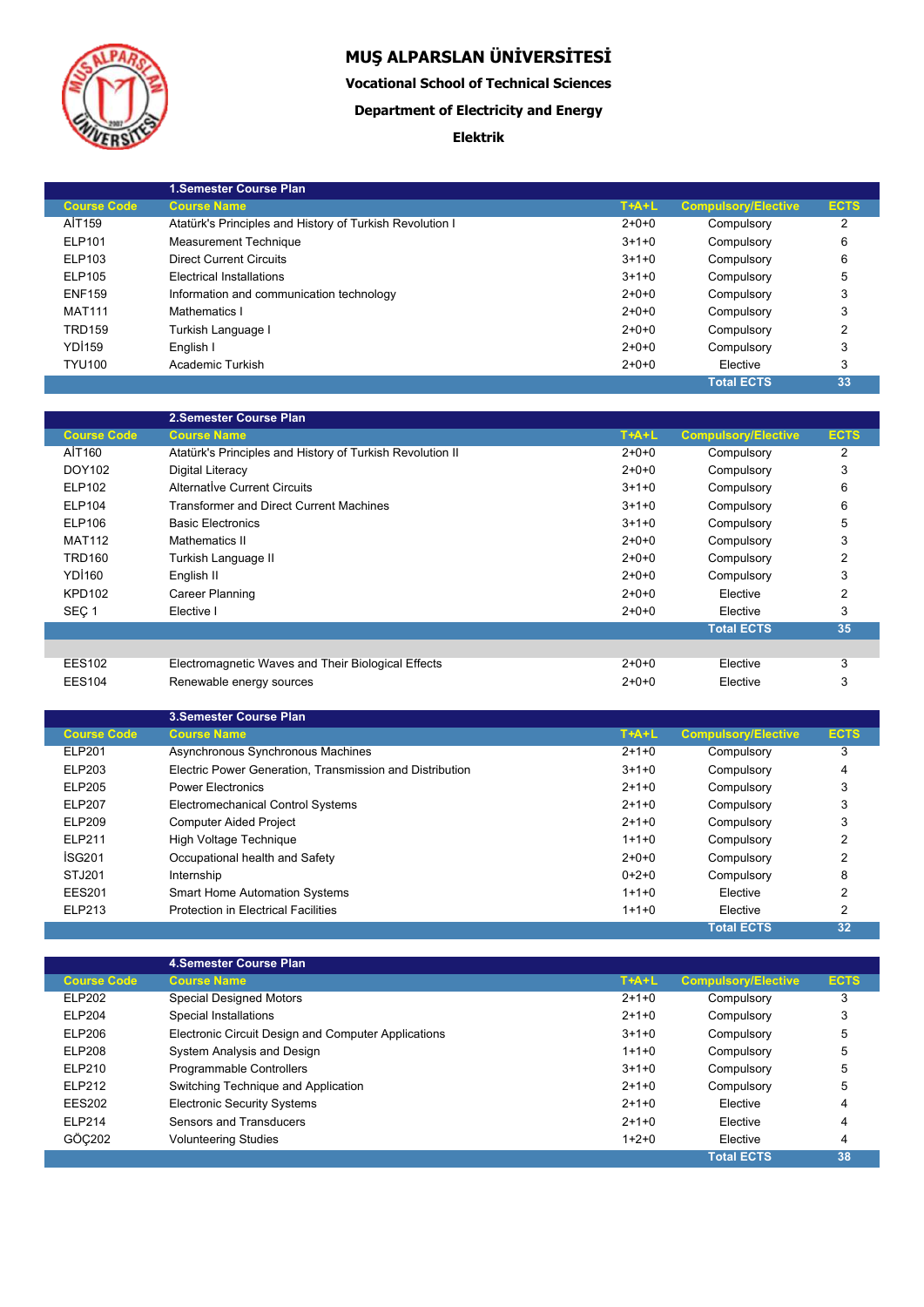

**Vocational School of Technical Sciences**

**Department of Electronics and Automation**

## **Biyomedikal Cihaz Teknolojisi**

|                    | 1. Semester Course Plan                                  |             |                            |             |
|--------------------|----------------------------------------------------------|-------------|----------------------------|-------------|
| <b>Course Code</b> | <b>Course Name</b>                                       | $T+A+L$     | <b>Compulsory/Elective</b> | <b>ECTS</b> |
| AİT161             | Atatürk's Principles and History of Turkish Revolution I | $2+0+0$     | Compulsory                 | 2           |
| <b>BCT101</b>      | <b>Basic Mathematics</b>                                 | $2+0+0$     | Compulsory                 | 3           |
| <b>BCT103</b>      | Analogue Electronics                                     | $2+2+0$     | Compulsory                 | 6           |
| <b>BCT105</b>      | Anatomy and Physiology                                   | $2+0+0$     | Compulsory                 | 5           |
| <b>BCT107</b>      | Introduction to Biomedical Equipment Technology          | $4 + 0 + 0$ | Compulsory                 | 6           |
| <b>ENF161</b>      | Information and Communication Technology                 | $2+2+0$     | Compulsory                 | 4           |
| <b>TRD161</b>      | Turkish Language I                                       | $2+0+0$     | Compulsory                 | 2           |
| <b>YD1161</b>      | English I                                                | $2+0+0$     | Compulsory                 | 2           |
|                    |                                                          |             | <b>Total ECTS</b>          | 30          |

|                    | 2.Semester Course Plan                                    |         |                            |                |
|--------------------|-----------------------------------------------------------|---------|----------------------------|----------------|
| <b>Course Code</b> | <b>Course Name</b>                                        | $T+A+L$ | <b>Compulsory/Elective</b> | <b>ECTS</b>    |
| AİT162             | Atatürk's Principles and History of Turkish Revolution II | $2+0+0$ | Compulsory                 | 2              |
| <b>BCT102</b>      | <b>Basic Physics</b>                                      | $2+0+0$ | Compulsory                 | 3              |
| <b>BCT104</b>      | Physiological Signals and Devices                         | $2+2+0$ | Compulsory                 | 4              |
| <b>BCT106</b>      | <b>Digital Electronics</b>                                | $2+2+0$ | Compulsory                 | 4              |
| <b>BCT108</b>      | Direct and Alternative Current Circuit Analysis           | $2+2+0$ | Compulsory                 | 5              |
| <b>BCT110</b>      | <b>Medical Laboratory Equipment</b>                       | $0+2+0$ | Compulsory                 | 3              |
| DOY102             | <b>Technology Literacy</b>                                | $2+0+0$ | Compulsory                 | 3              |
| <b>TRD162</b>      | Turkish Language II                                       | $2+0+0$ | Compulsory                 | 2              |
| <b>YD1162</b>      | English II                                                | $2+0+0$ | Compulsory                 | 2              |
| <b>KPD102</b>      | Career Planning                                           | $2+0+0$ | Elective                   | $\overline{2}$ |
| SEÇ I              | ELECTIVE I                                                | $2+0+0$ | Elective                   | $\overline{2}$ |
|                    |                                                           |         | <b>Total ECTS</b>          | 32             |
|                    |                                                           |         |                            |                |
| <b>BCT112</b>      | Inroduction to Algorithm and Programming                  | $2+0+0$ | Elective                   | $\overline{2}$ |
| <b>BCT114</b>      | Medical Instrumentation                                   | $2+0+0$ | Elective                   | 2              |

|                    | 3. Semester Course Plan                   |         |                            |             |
|--------------------|-------------------------------------------|---------|----------------------------|-------------|
| <b>Course Code</b> | <b>Course Name</b>                        | $T+A+L$ | <b>Compulsory/Elective</b> | <b>ECTS</b> |
| <b>BCT203</b>      | Operation and Life Support Devices        | $1+2+0$ | Compulsory                 | 4           |
| <b>BCT205</b>      | <b>Biomedical Calibration</b>             | $1+2+0$ | Compulsory                 | 4           |
| <b>BCT207</b>      | Research Methods and Techniques           | $2+0+0$ | Compulsory                 | 2           |
| <b>BCT209</b>      | <b>Professional English</b>               | $2+0+0$ | Compulsory                 | 2           |
| <b>ISG201</b>      | Occupational Health and Safety            | $2+0+0$ | Compulsory                 | 2           |
| STJ201             | Internship                                | $0+2+0$ | Compulsory                 | 8           |
| SEÇ II             | ELECTIVE II                               | $2+2+0$ | Elective                   | 8           |
|                    |                                           |         | <b>Total ECTS</b>          | 30          |
|                    |                                           |         |                            |             |
| <b>BCT211</b>      | Medical Promotion and Marketing           | $2+2+0$ | Elective                   | 4           |
| <b>BCT213</b>      | <b>Biomedical Sensors and Transducers</b> | $2+2+0$ | Elective                   | 4           |
| <b>BCT215</b>      | <b>Medical Device Technologies</b>        | $2+2+0$ | Elective                   | 4           |
| <b>BCT217</b>      | Digital Design                            | $2+2+0$ | Elective                   | 4           |

|                    | 4. Semester Course Plan            |             |                            |             |
|--------------------|------------------------------------|-------------|----------------------------|-------------|
| <b>Course Code</b> | <b>Course Name</b>                 | $T+A+L$     | <b>Compulsory/Elective</b> | <b>ECTS</b> |
| <b>BCT202</b>      | <b>Medical Imaging Devices</b>     | $4 + 0 + 0$ | Compulsory                 | 5           |
| <b>BCT204</b>      | X-Ray and Applications             | $4 + 0 + 0$ | Compulsory                 | 5           |
| <b>BCT206</b>      | <b>Biomedical System Analysis</b>  | $2+2+0$     | Compulsory                 | 5           |
| <b>BCT208</b>      | <b>Graduation Project</b>          | $1+2+0$     | Compulsory                 | 8           |
| <b>BCT210</b>      | Professional Development           | $2+0+0$     | Compulsory                 | 3           |
| SEC III            | ELECTIVE III                       | $2+0+0$     | Elective                   | 4           |
|                    |                                    |             | <b>Total ECTS</b>          | 30          |
|                    |                                    |             |                            |             |
| <b>BCT214</b>      | <b>Hospital Organization</b>       | $2+0+0$     | Elective                   | 4           |
| <b>BCT218</b>      | <b>Hospital Automation Systems</b> | $2+0+0$     | Elective                   | 4           |
| <b>BTC212</b>      | <b>Treatment Equipment</b>         | $2+0+0$     | Elective                   | 4           |
| GÖC202             | <b>Volunteering Studies</b>        | $1+2+0$     | Elective                   | 4           |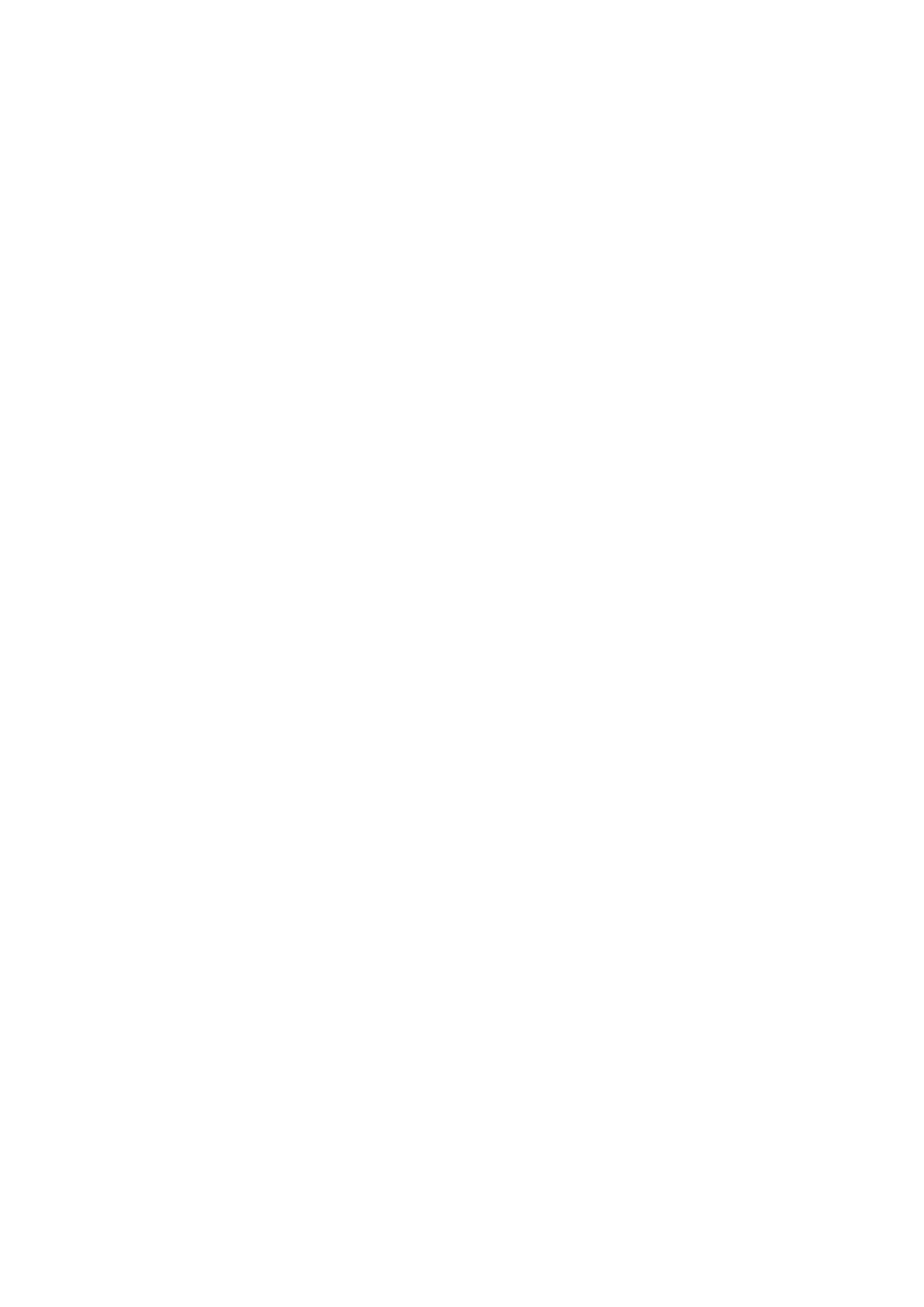

**Vocational School of Technical Sciences**

**Department of Computer Technologies**

## **Bilgisayar Programcılığı**

|                    | <b>1.Semester Course Plan</b>                            |         |                            |             |
|--------------------|----------------------------------------------------------|---------|----------------------------|-------------|
| <b>Course Code</b> | <b>Course Name</b>                                       | $T+A+L$ | <b>Compulsory/Elective</b> | <b>ECTS</b> |
| AİT157             | Atatürk's Principles and History of Turkish Revolution I | $2+0+0$ | Compulsory                 | 2           |
| <b>BPP101</b>      | Database                                                 | $2+0+0$ | Compulsory                 | 5           |
| BPP103             | Fundamentals of Programming                              | $3+1+0$ | Compulsory                 | 6           |
| <b>BPP105</b>      | <b>Fundamentals of Web Designs</b>                       | $3+1+0$ | Compulsory                 | 6           |
| <b>ENF157</b>      | Information and communication technology                 | $2+0+0$ | Compulsory                 |             |
| <b>MAT111</b>      | Mathematics I                                            | $2+0+0$ | Compulsory                 | 3           |
| <b>TRD157</b>      | Turkish Language I                                       | $2+0+0$ | Compulsory                 | 2           |
| <b>YD1157</b>      | English I                                                | $2+0+0$ | Compulsory                 | 3           |
| <b>TYU100</b>      | Academic Turkish                                         | $2+0+0$ | Elective                   | 3           |
|                    |                                                          |         | <b>Total ECTS</b>          | 33          |

|                    | 2. Semester Course Plan                                   |         |                            |                |
|--------------------|-----------------------------------------------------------|---------|----------------------------|----------------|
| <b>Course Code</b> | <b>Course Name</b>                                        | $T+A+L$ | <b>Compulsory/Elective</b> | <b>ECTS</b>    |
| AİT158             | Atatürk's Principles and History of Turkish Revolution II | $2+0+0$ | Compulsory                 | 2              |
| <b>BPP102</b>      | <b>Professional Ethics</b>                                | $2+0+0$ | Compulsory                 | 4              |
| <b>BPP104</b>      | Fundamentals of Programming II                            | $3+1+0$ | Compulsory                 | 6              |
| <b>BPP106</b>      | <b>Computer Hardware</b>                                  | $3+1+0$ | Compulsory                 | 6              |
| DOY102             | Digital Literacy                                          | $2+0+0$ | Compulsory                 | 3              |
| <b>MAT112</b>      | Mathematics II                                            | $2+0+0$ | Compulsory                 | 3              |
| <b>TRD158</b>      | Turkish Language II                                       | $2+0+0$ | Compulsory                 | 2              |
| <b>YD1158</b>      | English II                                                | $2+0+0$ | Compulsory                 | 3              |
| <b>KPD102</b>      | Career Planning                                           | $2+0+0$ | Elective                   | $\overline{2}$ |
| SEÇ <sub>1</sub>   | Elective I                                                | $2+0+0$ | Elective                   | $\overline{4}$ |
|                    |                                                           |         | <b>Total ECTS</b>          | 35             |
|                    |                                                           |         |                            |                |
| <b>BPP108</b>      | Mobile Programming                                        | $2+0+0$ | Elective                   | 4              |
| <b>BPP110</b>      | Alternative Programming Languages                         | $2+0+0$ | Elective                   | 4              |

|                    | <b>3. Semester Course Plan</b>        |         |                            |             |  |
|--------------------|---------------------------------------|---------|----------------------------|-------------|--|
| <b>Course Code</b> | <b>Course Name</b>                    | $T+A+L$ | <b>Compulsory/Elective</b> | <b>ECTS</b> |  |
| <b>BPP201</b>      | Graphics and Animation I              | $3+1+0$ | Compulsory                 | 4           |  |
| <b>BPP203</b>      | <b>Computer Networks</b>              | $2+0+0$ | Compulsory                 | 3           |  |
| <b>BPP205</b>      | Visual Programming I                  | $3+1+0$ | Compulsory                 | 4           |  |
| <b>BPP207</b>      | Internet Programming I                | $3+1+0$ | Compulsory                 | 4           |  |
| <b>BPP209</b>      | <b>Computer and Internet Security</b> | $2+0+0$ | Compulsory                 | 3           |  |
| <b>ISG201</b>      | Occupational health and Safety        | $2+0+0$ | Compulsory                 | 2           |  |
| STJ201             | Internship                            | $0+2+0$ | Compulsory                 | 8           |  |
| <b>BPP211</b>      | Open Source Operating Systems         | $2+0+0$ | Elective                   | 2           |  |
| <b>BPP213</b>      | Social Media                          | $2+0+0$ | Elective                   | 2           |  |
|                    |                                       |         | <b>Total ECTS</b>          | 32          |  |

|                    | <b>4.Semester Course Plan</b>     |         |                            |             |
|--------------------|-----------------------------------|---------|----------------------------|-------------|
| <b>Course Code</b> | <b>Course Name</b>                | $T+A+L$ | <b>Compulsory/Elective</b> | <b>ECTS</b> |
| <b>BPP202</b>      | Graphics and Animation II         | $3+1+0$ | Compulsory                 | 6           |
| <b>BPP204</b>      | System Analysis and Design        | $2+0+0$ | Compulsory                 | 4           |
| <b>BPP206</b>      | Visual Programming II             | $3+1+0$ | Compulsory                 | 5           |
| <b>BPP208</b>      | Internet Programming II           | $3+1+0$ | Compulsory                 | 4           |
| <b>BPP210</b>      | Contact                           | $2+0+0$ | Compulsory                 | 2           |
| <b>BPP212</b>      | Project Implementation            | $1+2+0$ | Compulsory                 | 6           |
| <b>BPP214</b>      | Server Operating Systems          | $2+0+0$ | Elective                   | 3           |
| <b>BPP216</b>      | <b>Content Management Systems</b> | $2+0+0$ | Elective                   | 3           |
| GÖC202             | <b>Volunteering Studies</b>       | $1+2+0$ | Elective                   | 4           |
|                    |                                   |         | <b>Total ECTS</b>          | 37          |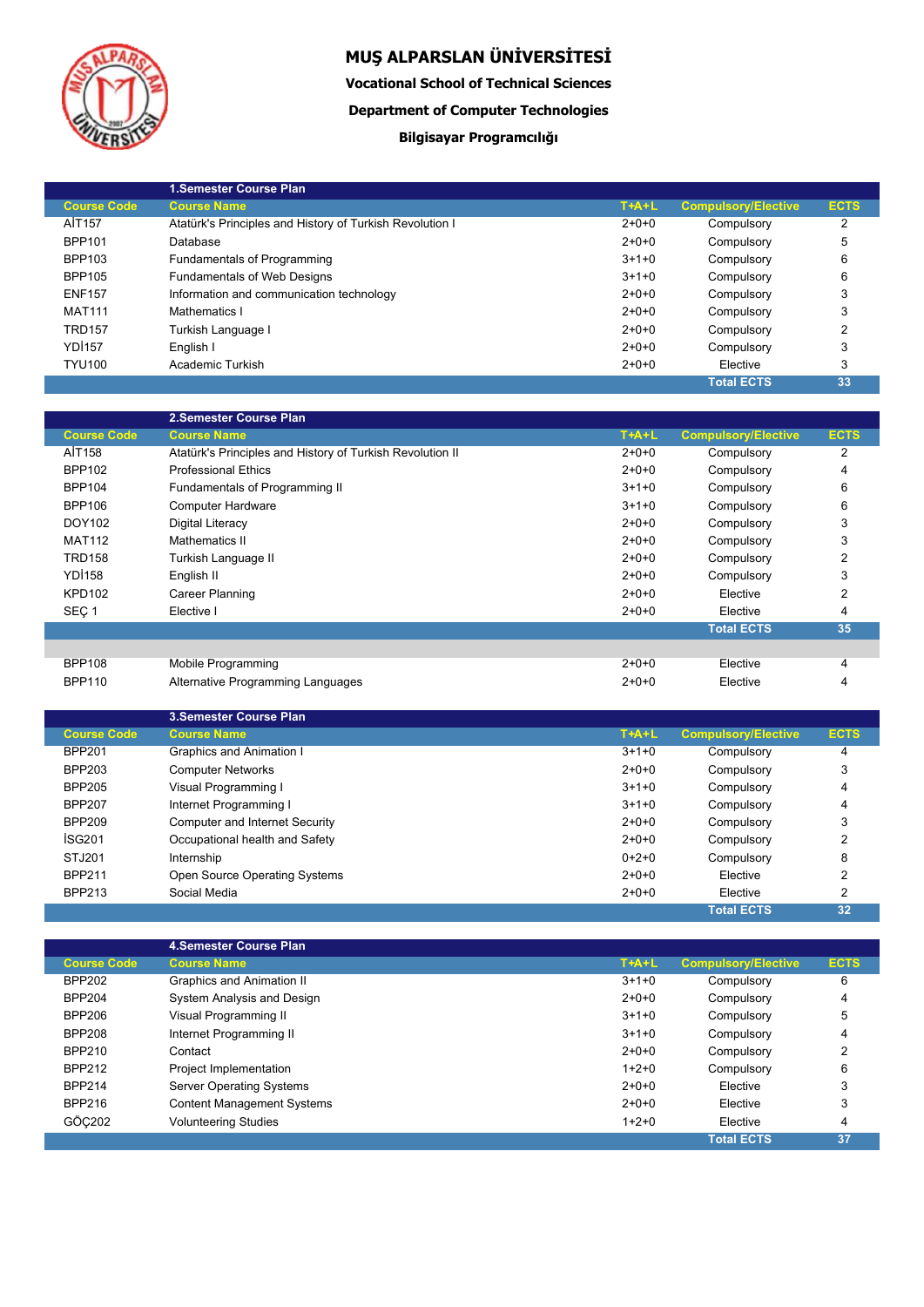

**Vocational School of Technical Sciences**

### **Department of Desıgen Department**

### **Grafik Tasarımı**

|                    | <b>1.Semester Course Plan</b>                             |         |                            |             |
|--------------------|-----------------------------------------------------------|---------|----------------------------|-------------|
| <b>Course Code</b> | <b>Course Name</b>                                        | $T+A+L$ | <b>Compulsory/Elective</b> | <b>ECTS</b> |
| AT1157             | Principles of Atatürk and History of Turkish Revolution I | $2+0+0$ | Compulsory                 | 2           |
| <b>BLG157</b>      | Basic Information Technology Usage                        | $2+2+0$ | Compulsory                 | 4           |
| GTS101             | <b>Basic Design</b>                                       | $2+2+0$ | Compulsory                 | 5           |
| GTS103             | History of Art                                            | $2+0+0$ | Compulsory                 | 4           |
| GTS105             | Pattern                                                   | $2+2+0$ | Compulsory                 | 5           |
| GTS107             | Perspective                                               | $2+2+0$ | Compulsory                 | 6           |
| TDI157             | Turkish Language I                                        | $2+0+0$ | Compulsory                 | 2           |
| YDÖ157             | English I                                                 | $2+0+0$ | Compulsory                 | 2           |
|                    |                                                           |         | <b>Total ECTS</b>          | 30          |

|                    | 2.Semester Course Plan                                     |         |                            |                |
|--------------------|------------------------------------------------------------|---------|----------------------------|----------------|
| <b>Course Code</b> | <b>Course Name</b>                                         | $T+A+L$ | <b>Compulsory/Elective</b> | <b>ECTS</b>    |
| AT1158             | Principles of Atatürk and History of Turkish Revolution II | $2+0+0$ | Compulsory                 | 2              |
| DOY102             | Digital Literacy                                           | $2+0+0$ | Compulsory                 | 3              |
| GTS102             | Original Print                                             | $1+2+0$ | Compulsory                 | 3              |
| GTS104             | <b>Graphic Design History</b>                              | $2+0+0$ | Compulsory                 | 3              |
| GTS106             | Graphic Pattern                                            | $0+2+0$ | Compulsory                 | 3              |
| GTS108             | <b>Basic Photography</b>                                   | $2+0+0$ | Compulsory                 | 4              |
| <b>TDI158</b>      | Turkish Language II                                        | $2+0+0$ | Compulsory                 | 2              |
| <b>YDÖ158</b>      | English II                                                 | $2+0+0$ | Compulsory                 | $\overline{2}$ |
| GTS110             | <b>Experimental Typography</b>                             | $1+2+0$ | Elective                   | 4              |
| GTS112             | <b>Advertising Photography</b>                             | $1+2+0$ | Elective                   | 4              |
| GTS114             | Design Psychology                                          | $1+2+0$ | Elective                   | 4              |
| GTS116             | Portfolio                                                  | $1+2+0$ | Elective                   | 4              |
| <b>KPD102</b>      | Career Planning                                            | $2+0+0$ | Elective                   | 2              |
|                    |                                                            |         | <b>Total ECTS</b>          | 40             |

|                    | 3. Semester Course Plan                   |         |                            |             |  |
|--------------------|-------------------------------------------|---------|----------------------------|-------------|--|
| <b>Course Code</b> | <b>Course Name</b>                        | $T+A+L$ | <b>Compulsory/Elective</b> | <b>ECTS</b> |  |
| GTS201             | Computer Aided Design I                   | $2+2+0$ | Compulsory                 | 4           |  |
| GTS203             | Art and Aesthetics                        | $2+0+0$ | Compulsory                 | 2           |  |
| GTS205             | Visual Communication                      | $2+0+0$ | Compulsory                 | 2           |  |
| GTS207             | Web design                                | $0+2+0$ | Compulsory                 | 3           |  |
| GTS209             | Typography                                | $1+2+0$ | Compulsory                 | 3           |  |
| GTS211             | Advertising and Marketing                 | $2+0+0$ | Compulsory                 | 2           |  |
| STJ201             | Internship                                | $0+2+0$ | Compulsory                 | 8           |  |
| GTS213             | Design Culture and Ethics                 | $1+2+0$ | Elective                   | 3           |  |
| GTS215             | <b>Book Illustration</b>                  | $1+2+0$ | Elective                   | 3           |  |
| GTS217             | Contemporary Art and Critical Perspective | $1+2+0$ | Elective                   | 3           |  |
| GTS219             | Infographics                              | $1+2+0$ | Elective                   | 3           |  |
|                    |                                           |         | <b>Total ECTS</b>          | 36          |  |

|                    | <b>4.Semester Course Plan</b>  |             |                            |             |  |
|--------------------|--------------------------------|-------------|----------------------------|-------------|--|
| <b>Course Code</b> | <b>Course Name</b>             | $T+A+L$     | <b>Compulsory/Elective</b> | <b>ECTS</b> |  |
| GTS202             | Computer Aided Design II       | $2 + 2 + 0$ | Compulsory                 | 5           |  |
| GTS204             | 3D Modeling                    | $2+2+0$     | Compulsory                 | 5           |  |
| GTS206             | Packaging Graphic              | $0+2+0$     | Compulsory                 | 4           |  |
| GTS208             | Illustration                   | $0+2+0$     | Compulsory                 | 4           |  |
| GTS210             | Release Chart                  | $0+2+0$     | Compulsory                 | 4           |  |
| GÖC202             | <b>Volunteering Studies</b>    | $1+2+0$     | Elective                   | 4           |  |
| GTS212             | Article                        | $1+2+0$     | Elective                   | 4           |  |
| GTS214             | <b>Printing Terminology</b>    | $1+2+0$     | Elective                   | 4           |  |
| GTS216             | <b>Brand Management</b>        | $1+2+0$     | Elective                   | 4           |  |
| GTS218             | <b>Presentation Techniques</b> | $1+2+0$     | Elective                   | 4           |  |
|                    |                                |             | <b>Total ECTS</b>          | 42          |  |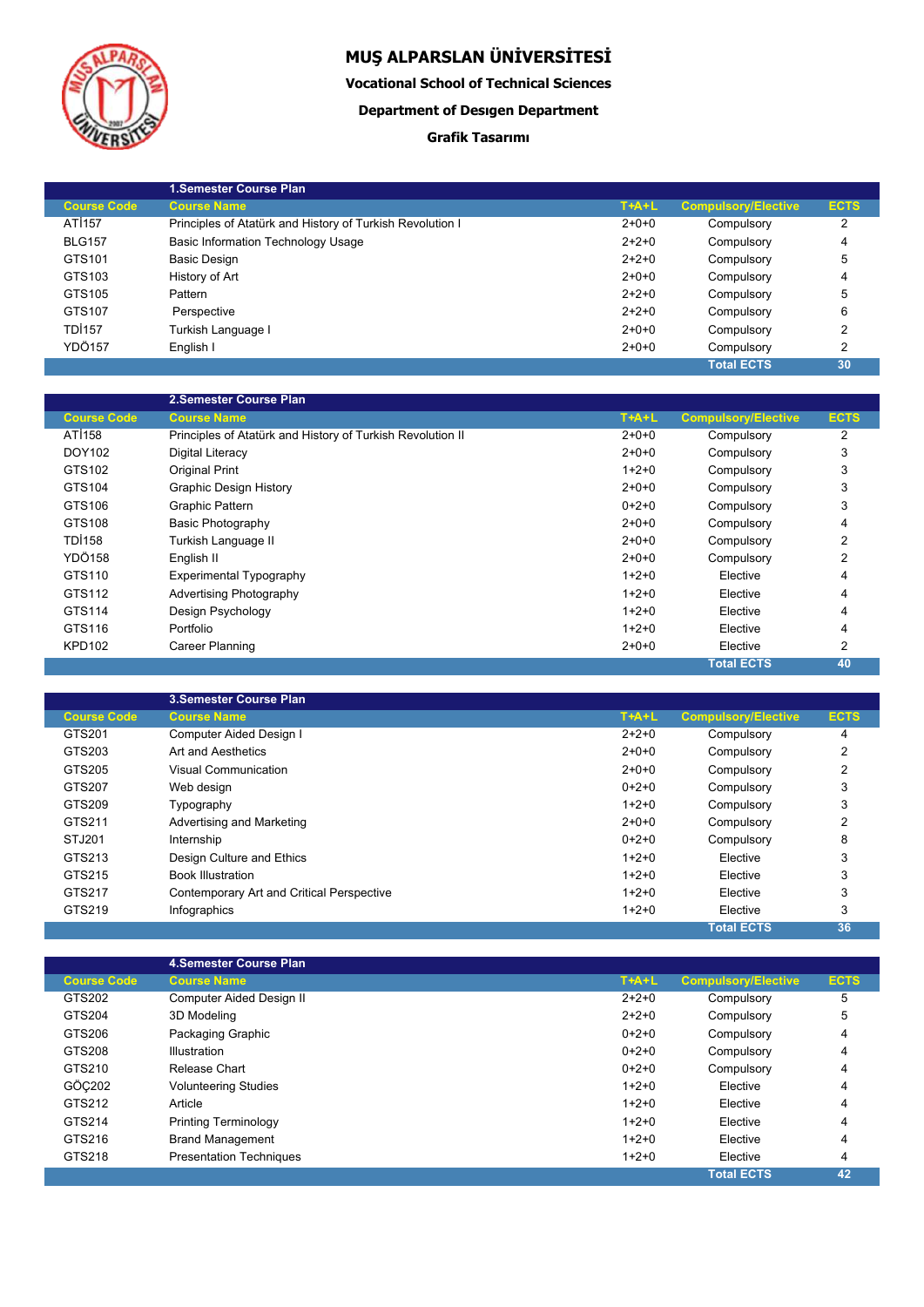

L

# **MUŞ ALPARSLAN ÜNİVERSİTESİ**

### **Vocational School of Technical Sciences**

### **Department of Motor Vehicles and Transportation Technologies**

### **Otomotiv Teknolojisi**

|                    | 1.Semester Course Plan                                    |             |                            |             |
|--------------------|-----------------------------------------------------------|-------------|----------------------------|-------------|
| <b>Course Code</b> | <b>Course Name</b>                                        | $T+A+L$     | <b>Compulsory/Elective</b> | <b>ECTS</b> |
| AİT171             | Principles of Atatürk and History of Turkish Revolution I | $2+0+0$     | Compulsory                 | 2           |
| <b>ENF171</b>      | Information And Communacition Technology                  | $2+0+0$     | Compulsory                 | 3           |
| <b>FZK111</b>      | Physics                                                   | $4 + 0 + 0$ | Compulsory                 | 4           |
| <b>MAT111</b>      | Mathematics I                                             | $2+0+0$     | Compulsory                 | 3           |
| OTP101             | Engine Technology                                         | $2+2+0$     | Compulsory                 | 5           |
| OTP103             | <b>Technical Drawing</b>                                  | $2+2+0$     | Compulsory                 | 4           |
| OTP105             | <b>Automotive Electricity</b>                             | $2+2+0$     | Compulsory                 | 4           |
| <b>TRD171</b>      | Turkish Language I                                        | $2+0+0$     | Compulsory                 | 2           |
| <b>YD1171</b>      | English I                                                 | $2+0+0$     | Compulsory                 | 3           |
| <b>TYU100</b>      | Academic Turkish                                          | $2+0+0$     | Elective                   | 3           |
|                    |                                                           |             | <b>Total ECTS</b>          | 33          |

|                    | 2. Semester Course Plan                                    |         |                            |             |
|--------------------|------------------------------------------------------------|---------|----------------------------|-------------|
| <b>Course Code</b> | <b>Course Name</b>                                         | $T+A+L$ | <b>Compulsory/Elective</b> | <b>ECTS</b> |
| AİT172             | Principles of Atatürk and History of Turkish Revolution II | $2+0+0$ | Compulsory                 | 2           |
| DOY102             | Digital Literacy                                           | $2+0+0$ | Compulsory                 | 3           |
| <b>MAT112</b>      | Mathematics II                                             | $2+0+0$ | Compulsory                 | 3           |
| OTP102             | Spark Ignition of Engines Fuel and Ignition Systems        | $2+2+0$ | Compulsory                 | 6           |
| OTP104             | Diesel Engines and Fuel Injection Systems                  | $2+2+0$ | Compulsory                 | 6           |
| OTP106             | Automotive Electronics                                     | $2+2+0$ | Compulsory                 | 5           |
| <b>TRD172</b>      | Turkish Language II                                        | $2+0+0$ | Compulsory                 | 2           |
| YDI <sub>172</sub> | English II                                                 | $2+0+0$ | Compulsory                 | 3           |
| <b>KPD102</b>      | Career Planning                                            | $2+0+0$ | Elective                   | 2           |
| <b>MAS102</b>      | <b>Qality Assurance And Standarts</b>                      | $2+0+0$ | Elective                   | 3           |
| <b>MAS104</b>      | Renewable Energy sources                                   | $2+0+0$ | Elective                   | 3           |
|                    |                                                            |         | <b>Total ECTS</b>          | 38          |

|                    | <b>3. Semester Course Plan</b>  |             |                            |                |  |
|--------------------|---------------------------------|-------------|----------------------------|----------------|--|
| <b>Course Code</b> | <b>Course Name</b>              | $T+A+L$     | <b>Compulsory/Elective</b> | <b>ECTS</b>    |  |
| ISG <sub>201</sub> | Occupational Safety And Health  | $2+0+0$     | Compulsory                 | 2              |  |
| OTP201             | <b>Computer Aided Drawing</b>   | $2+2+0$     | Compulsory                 | 3              |  |
| OTP203             | Vehicle Powertrain              | $2+2+0$     | Compulsory                 | 4              |  |
| OTP205             | <b>Motion Control Systems</b>   | $2+2+0$     | Compulsory                 | 3              |  |
| OTP207             | <b>Emission Control Systems</b> | $2+0+0$     | Compulsory                 | 2              |  |
| OTP209             | Machine Elements                | $4 + 0 + 0$ | Compulsory                 | 4              |  |
| OTP211             | Thermodynamics                  | $2+0+0$     | Compulsory                 | 2              |  |
| STJ201             | Internship                      | $0+2+0$     | Compulsory                 | 8              |  |
| <b>MAS201</b>      | Measurement and Control         | $2+0+0$     | Elective                   | 2              |  |
| <b>MAS203</b>      | <b>First Aid</b>                | $2+0+0$     | Elective                   | $\overline{2}$ |  |
|                    |                                 |             | <b>Total ECTS</b>          | 32             |  |

|                    | 4. Semester Course Plan            |             |                            |             |  |
|--------------------|------------------------------------|-------------|----------------------------|-------------|--|
| <b>Course Code</b> | <b>Course Name</b>                 | $T+A+L$     | <b>Compulsory/Elective</b> | <b>ECTS</b> |  |
| OTP202             | Alternative Engines and Fuels      | $2+2+0$     | Compulsory                 | 5           |  |
| OTP204             | Engine Testing and Tuning          | $2+2+0$     | Compulsory                 | 5           |  |
| OTP206             | <b>Engined Vehicle Mechanics</b>   | $4 + 0 + 0$ | Compulsory                 | 5           |  |
| OTP208             | System Analysis and Design         | $0+2+0$     | Compulsory                 | 3           |  |
| OTP210             | <b>Comfort Systems</b>             | $4 + 0 + 0$ | Compulsory                 | 4           |  |
| OTP212             | <b>Heating and Cooling Systems</b> | $2+0+0$     | Compulsory                 | 2           |  |
| OTP214             | Material Technology                | $2+0+0$     | Compulsory                 | 3           |  |
| GÖC202             | <b>Volunteering Studies</b>        | $1+2+0$     | Elective                   | 4           |  |
| <b>MAS202</b>      | <b>Professional Ethics</b>         | $2+0+0$     | Elective                   | 3           |  |
| <b>MAS204</b>      | Vehicle and Driving Safety         | $2+0+0$     | Elective                   | 3           |  |
|                    |                                    |             | <b>Total ECTS</b>          | 37          |  |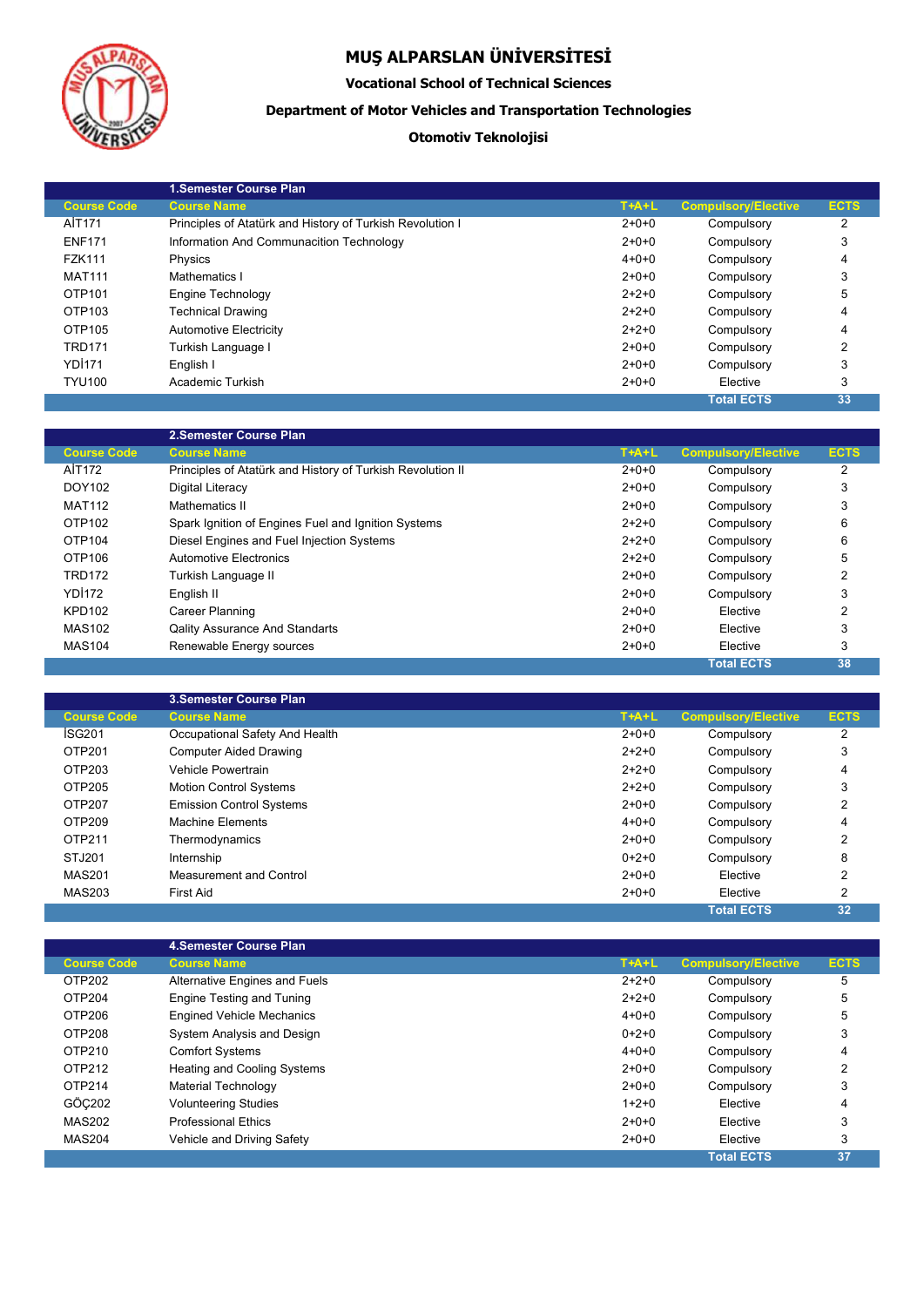

**Vocational School of Technical Sciences**

### **Department of Plant and Animal Production**

### **Organik Tarım**

|                    | 1. Semester Course Plan                                  |         |                            |             |
|--------------------|----------------------------------------------------------|---------|----------------------------|-------------|
| <b>Course Code</b> | <b>Course Name</b>                                       | $T+A+L$ | <b>Compulsory/Elective</b> | <b>ECTS</b> |
| AİT169             | Atatürk's Principles and History of Turkish Revolution I | $2+0+0$ | Compulsory                 | 2           |
| <b>ENF169</b>      | Information and communication technology                 | $2+0+0$ | Compulsory                 | 3           |
| <b>MAT111</b>      | Mathematics I                                            | $2+0+0$ | Compulsory                 | 3           |
| OTP101             | <b>Botanical Botanical</b>                               | $2+1+0$ | Compulsory                 | 4           |
| OTP103             | General Chemistry                                        | $2+0+0$ | Compulsory                 | 4           |
| OTP105             | Genetic                                                  | $3+0+0$ | Compulsory                 | 5           |
| OTP107             | Zoology                                                  | $3+0+0$ | Compulsory                 | 4           |
| <b>TRD169</b>      | Turkish Language I                                       | $2+0+0$ | Compulsory                 | 2           |
| YDI <sub>169</sub> | English I                                                | $2+0+0$ | Compulsory                 | 3           |
|                    |                                                          |         | <b>Total ECTS</b>          | 30          |

|                    | 2.Semester Course Plan                                    |             |                            |             |
|--------------------|-----------------------------------------------------------|-------------|----------------------------|-------------|
| <b>Course Code</b> | <b>Course Name</b>                                        | $T+A+L$     | <b>Compulsory/Elective</b> | <b>ECTS</b> |
| AİT170             | Atatürk's Principles and History of Turkish Revolution II | $2+0+0$     | Compulsory                 | 2           |
| DOY102             | Digital Literacy                                          | $2+0+0$     | Compulsory                 | 3           |
| <b>MAT112</b>      | Mathematics II                                            | $2+0+0$     | Compulsory                 | 3           |
| OTP102             | Organic Agriculture General Principles                    | $2 + 0 + 0$ | Compulsory                 |             |
| OTP104             | Cattle and Sheep Breeding                                 | $2+2+0$     | Compulsory                 | 6           |
| OTP <sub>106</sub> | Ecology                                                   | $2+0+0$     | Compulsory                 | 4           |
| OTP108             | Farm Management and Herd Management                       | $2+0+0$     | Compulsory                 | 3           |
| <b>TRD170</b>      | Turkish Language II                                       | $2+0+0$     | Compulsory                 | 2           |
| YDI170             | English II                                                | $2+0+0$     | Compulsory                 | 3           |
| <b>KPD102</b>      | Career Planning                                           | $2+0+0$     | Elective                   | 2           |
| SEÇ <sub>1</sub>   | Selections 1                                              | $2+0+0$     | Elective                   | 3           |
|                    |                                                           |             | <b>Total ECTS</b>          | 35          |
|                    |                                                           |             |                            |             |
| OGS102             | <b>Environmental Protection</b>                           | $2+0+0$     | Elective                   | 3           |
| OGS104             | <b>Professional Ethics</b>                                | $2+0+0$     | Elective                   | 3           |

|                    | <b>3. Semester Course Plan</b>                             |             |                            |             |
|--------------------|------------------------------------------------------------|-------------|----------------------------|-------------|
| <b>Course Code</b> | <b>Course Name</b>                                         | $T+A+L$     | <b>Compulsory/Elective</b> | <b>ECTS</b> |
| ISG201             | Occupational health and Safety                             | $2 + 0 + 0$ | Compulsory                 | 2           |
| OTP201             | Plant protection                                           | $2+1+0$     | Compulsory                 | 3           |
| OTP203             | Farm plants                                                | $2+1+0$     | Compulsory                 | 3           |
| OTP205             | Garden plants                                              | $2+1+0$     | Compulsory                 | 3           |
| OTP207             | Soil Knowledge and Plant Nutrition                         | $3+1+0$     | Compulsory                 | 4           |
| OTP209             | Animal Production and Animal Health in Organic Agriculture | $2+1+0$     | Compulsory                 | 4           |
| STJ201             | Internship                                                 | $0+2+0$     | Compulsory                 | 8           |
| OTP211             | <b>Fattening Hygiene</b>                                   | $2+0+0$     | Elective                   | 3           |
| OTP213             | Meat Technology                                            | $2+0+0$     | Elective                   | 3           |
|                    |                                                            |             | <b>Total ECTS</b>          | 33          |

|                    | 4. Semester Course Plan           |         |                            |             |  |
|--------------------|-----------------------------------|---------|----------------------------|-------------|--|
| <b>Course Code</b> | <b>Course Name</b>                | $T+A+L$ | <b>Compulsory/Elective</b> | <b>ECTS</b> |  |
| OTP202             | Poultry Breeding                  | $2+1+0$ | Compulsory                 | 5           |  |
| OTP204             | Marketing of Organic Products     | $2+0+0$ | Compulsory                 | 3           |  |
| OTP206             | Agricultural Mechanization        | $2+1+0$ | Compulsory                 | 5           |  |
| OTP208             | Graduation project                | $3+1+0$ | Compulsory                 | 6           |  |
| OTP210             | Feeds and Animal Nutrition        | $2+1+0$ | Compulsory                 | 5           |  |
| OTP212             | Agricultural Biotechnology        | $2+0+0$ | Compulsory                 | 3           |  |
| GÖC202             | <b>Volunteering Studies</b>       | $1+2+0$ | Elective                   | 4           |  |
| OTP214             | Animal Science                    | $2+0+0$ | Elective                   | 3           |  |
| OTP216             | <b>Breast Health and Diseases</b> | $2+0+0$ | Elective                   | 3           |  |
|                    |                                   |         | <b>Total ECTS</b>          | 37          |  |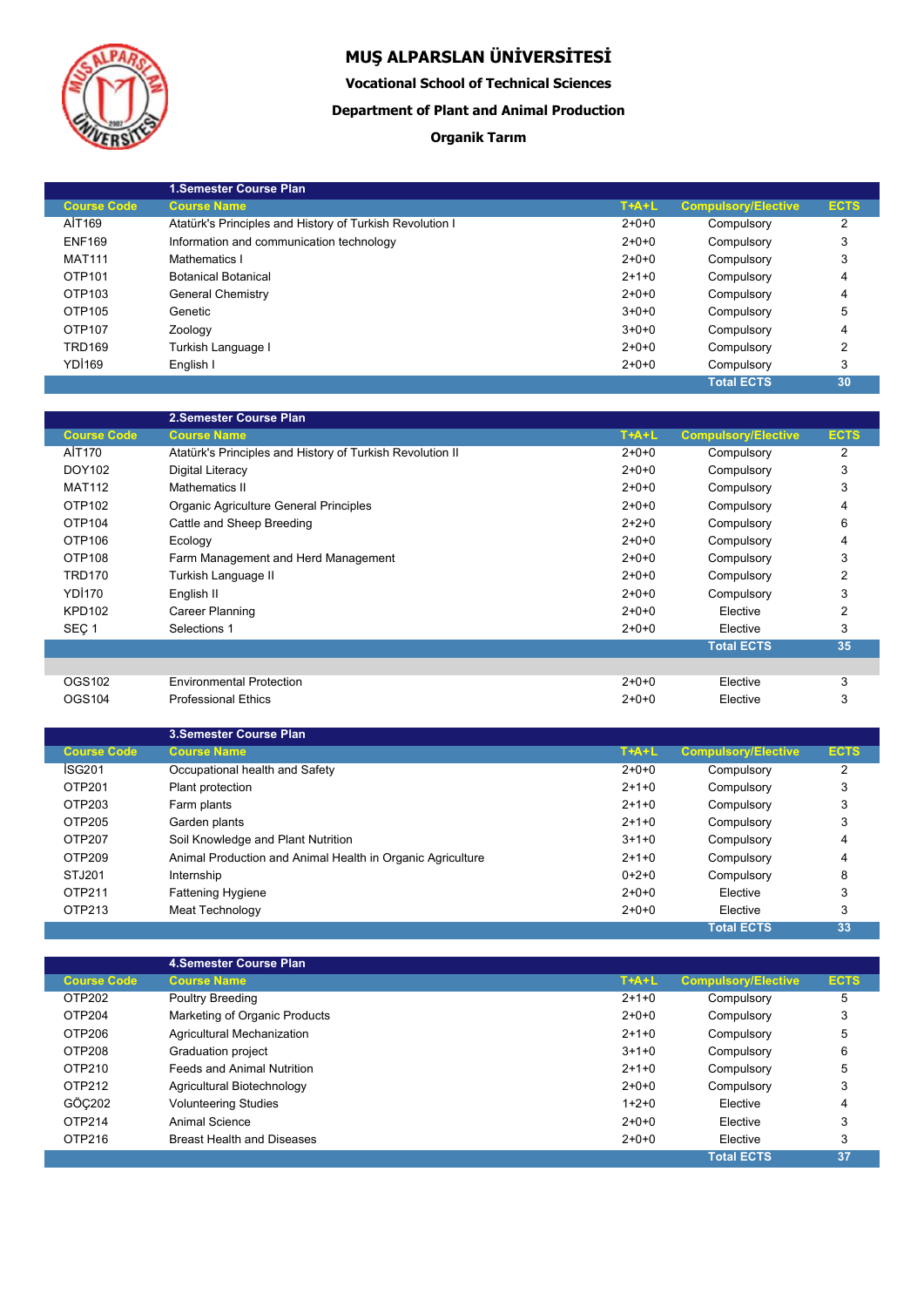

**Vocational School of Technical Sciences**

**Department of Transportation Services**

### **Ulaştırma ve Trafik Hizmetleri**

|                    | 1. Semester Course Plan                                  |             |                            |             |
|--------------------|----------------------------------------------------------|-------------|----------------------------|-------------|
| <b>Course Code</b> | <b>Course Name</b>                                       | $T+A+L$     | <b>Compulsory/Elective</b> | <b>ECTS</b> |
| AİT179             | Atatürk's Principles and History of Turkish Revolution I | $2+0+0$     | Compulsory                 | 2           |
| <b>ENF179</b>      | Information and communication technology                 | $2+0+0$     | Compulsory                 | 3           |
| <b>MAT111</b>      | Mathematics I                                            | $2+0+0$     | Compulsory                 | 3           |
| <b>TRD179</b>      | Turkish Language I                                       | $2+0+0$     | Compulsory                 | 2           |
| <b>UTP101</b>      | General Transport and Traffic Technique                  | $2+1+0$     | Compulsory                 | 6           |
| <b>UTP103</b>      | Scientific Principles of Technology                      | $4 + 0 + 0$ | Compulsory                 | 5           |
| <b>UTP105</b>      | Motor Vehicle Technology                                 | $2+1+0$     | Compulsory                 | 6           |
| YDI <sub>179</sub> | English I                                                | $2+0+0$     | Compulsory                 | 3           |
| <b>TYU100</b>      | Academic Turkish                                         | $2+0+0$     | Elective                   | 3           |
|                    |                                                          |             | <b>Total ECTS</b>          | 33          |

|                    | 2.Semester Course Plan                                    |             |                            |                |
|--------------------|-----------------------------------------------------------|-------------|----------------------------|----------------|
| <b>Course Code</b> | <b>Course Name</b>                                        | $T+A+L$     | <b>Compulsory/Elective</b> | <b>ECTS</b>    |
| AİT180             | Atatürk's Principles and History of Turkish Revolution II | $2+0+0$     | Compulsory                 | 2              |
| DOY102             | Digital Literacy                                          | $2+0+0$     | Compulsory                 | 3              |
| <b>MAT112</b>      | Mathematics II                                            | $2+0+0$     | Compulsory                 | 3              |
| <b>TRD180</b>      | Turkish Language II                                       | $2+0+0$     | Compulsory                 | $\overline{2}$ |
| <b>UTP102</b>      | <b>Traffic Rules and Legislation</b>                      | $2+1+0$     | Compulsory                 | 5              |
| <b>UTP104</b>      | <b>Static Strength</b>                                    | $3+1+0$     | Compulsory                 | 5              |
| <b>UTP106</b>      | <b>Technical Drawing</b>                                  | $2 + 2 + 0$ | Compulsory                 | 6              |
| <b>YD1180</b>      | English II                                                | $2+0+0$     | Compulsory                 | 3              |
| <b>KPD102</b>      | Career Planning                                           | $2+0+0$     | Elective                   | $\overline{2}$ |
| SEÇ <sub>1</sub>   | Elective I                                                | $2+0+0$     | Elective                   | 4              |
|                    |                                                           |             | <b>Total ECTS</b>          | 35             |
|                    |                                                           |             |                            |                |
| <b>URS102</b>      | Quality Assurance and Standards                           | $2+0+0$     | Elective                   | 4              |
| <b>URS104</b>      | Renewable Energy Sources                                  | $2+0+0$     | Elective                   | 4              |

|                    | <b>3. Semester Course Plan</b>      |             |                            |             |
|--------------------|-------------------------------------|-------------|----------------------------|-------------|
| <b>Course Code</b> | <b>Course Name</b>                  | $T+A+L$     | <b>Compulsory/Elective</b> | <b>ECTS</b> |
| ISG <sub>201</sub> | Occupational health and Safety      | $2+0+0$     | Compulsory                 | 2           |
| STJ201             | Internship                          | $0+2+0$     | Compulsory                 | 8           |
| <b>URO201</b>      | <b>Statistics</b>                   | $2+0+0$     | Compulsory                 | 2           |
| <b>UTP201</b>      | Traffic Planning and Implementation | $3+0+0$     | Compulsory                 | 3           |
| <b>UTP203</b>      | Road Project and Highway Technique  | $3+1+0$     | Compulsory                 | 4           |
| <b>UTP205</b>      | <b>Vehicle Mechanics</b>            | $3+0+0$     | Compulsory                 | 3           |
| <b>UTP207</b>      | Topography                          | $2+1+0$     | Compulsory                 | 3           |
| <b>UTP209</b>      | <b>Construction Materials</b>       | $3+0+0$     | Compulsory                 | 3           |
| <b>URS201</b>      | Measurement and Control             | $2+0+0$     | Elective                   | 2           |
| <b>URS203</b>      | <b>First Aid</b>                    | $2 + 0 + 0$ | Elective                   | 2           |
|                    |                                     |             | <b>Total ECTS</b>          | 32          |

|                    | 4. Semester Course Plan                   |         |                            |             |
|--------------------|-------------------------------------------|---------|----------------------------|-------------|
| <b>Course Code</b> | <b>Course Name</b>                        | $T+A+L$ | <b>Compulsory/Elective</b> | <b>ECTS</b> |
| <b>URO202</b>      | <b>Computer Aided Drawing</b>             | $3+1+0$ | Compulsory                 | 4           |
| <b>UTP202</b>      | Road Superstructure                       | $3+0+0$ | Compulsory                 | 5           |
| <b>UTP204</b>      | <b>Bridges and Tunnels</b>                | $2+1+0$ | Compulsory                 | 4           |
| <b>UTP206</b>      | Accident Site Investigation and Expertise | $2+1+0$ | Compulsory                 | 5           |
| <b>UTP208</b>      | Road Technique and Construction Machinery | $3+0+0$ | Compulsory                 | 5           |
| <b>UTP210</b>      | Document Transactions in Traffic          | $3+0+0$ | Compulsory                 | 4           |
| GÖC202             | <b>Volunteering Studies</b>               | $1+2+0$ | Elective                   | 4           |
| <b>URS202</b>      | Vehicle and Driving Safety                | $2+0+0$ | Elective                   | 3           |
| <b>URS204</b>      | <b>Professional Ethics</b>                | $2+0+0$ | Elective                   | 3           |
|                    |                                           |         | <b>Total ECTS</b>          | 37          |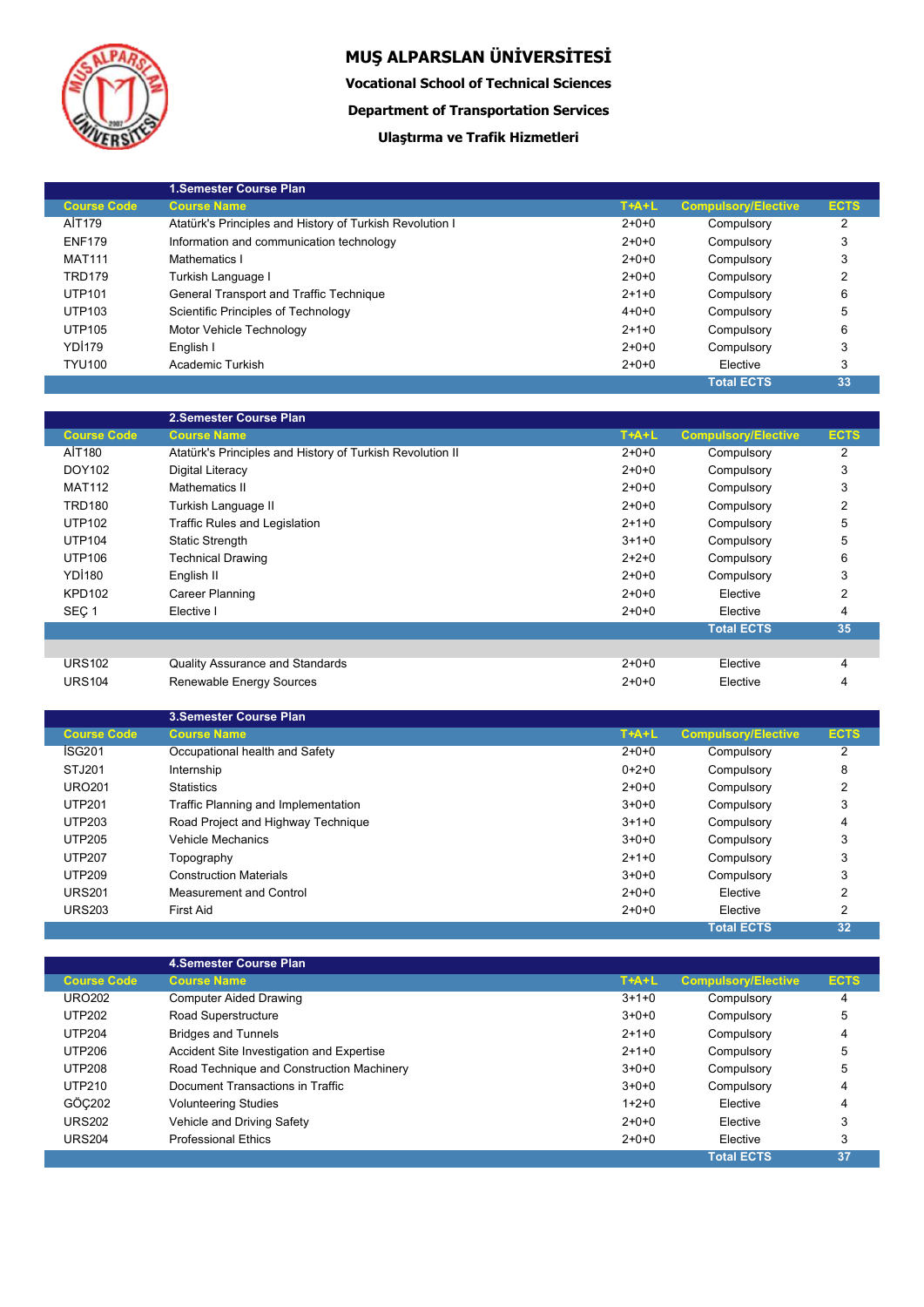

Į

# **MUŞ ALPARSLAN ÜNİVERSİTESİ**

**Vocational School of Technical Sciences**

### **Department of Mechanical and Metal Technologies**

### **Makine**

|                    | 1. Semester Course Plan                                  |             |                            |             |
|--------------------|----------------------------------------------------------|-------------|----------------------------|-------------|
| <b>Course Code</b> | <b>Course Name</b>                                       | $T+A+L$     | <b>Compulsory/Elective</b> | <b>ECTS</b> |
| AİT167             | Atatürk's Principles and History of Turkish Revolution I | $2+0+0$     | Compulsory                 | 2           |
| <b>ENF167</b>      | Information and communication technology                 | $2+0+0$     | Compulsory                 | 3           |
| <b>FZK111</b>      | Physics                                                  | $4 + 0 + 0$ | Compulsory                 | 4           |
| <b>MAT111</b>      | Mathematics I                                            | $2+0+0$     | Compulsory                 |             |
| <b>MKP101</b>      | <b>Technical Drawing</b>                                 | $3+1+0$     | Compulsory                 | 6           |
| MKP103             | <b>Basic Manufacturing Operations</b>                    | $3+1+0$     | Compulsory                 |             |
| <b>TRD167</b>      | Turkish Language I                                       | $2+0+0$     | Compulsory                 | 2           |
| <b>YD1167</b>      | English I                                                | $2+0+0$     | Compulsory                 | 3           |
| <b>TYU100</b>      | Academic Turkish                                         | $2+0+0$     | Elective                   | 3           |
|                    |                                                          |             | <b>Total ECTS</b>          | 33          |

|                    | 2.Semester Course Plan                                    |         |                            |                |
|--------------------|-----------------------------------------------------------|---------|----------------------------|----------------|
| <b>Course Code</b> | <b>Course Name</b>                                        | $T+A+L$ | <b>Compulsory/Elective</b> | <b>ECTS</b>    |
| AİT168             | Ataturk's Principles and History of Turkish Revolution II | $2+0+0$ | Compulsory                 | 2              |
| DOY102             | Digital Literacy                                          | $2+0+0$ | Compulsory                 | 3              |
| <b>MAT112</b>      | Mathematics II                                            | $2+0+0$ | Compulsory                 | 3              |
| <b>MKP102</b>      | <b>Manufacturing Operations</b>                           | $3+1+0$ | Compulsory                 | 6              |
| <b>MKP104</b>      | <b>Computer Aided Drawing</b>                             | $3+1+0$ | Compulsory                 | 6              |
| <b>MKP106</b>      | <b>Production Management</b>                              | $3+0+0$ | Compulsory                 | 4              |
| <b>TRD168</b>      | Turkish Language II                                       | $2+0+0$ | Compulsory                 | 2              |
| <b>YD1168</b>      | English II                                                | $2+0+0$ | Compulsory                 | 3              |
| <b>KPD102</b>      | Career Planning                                           | $2+0+0$ | Elective                   | $\overline{2}$ |
| SEC <sub>1</sub>   | Elective I                                                | $2+0+0$ | Elective                   | 4              |
|                    |                                                           |         | <b>Total ECTS</b>          | 35             |
|                    |                                                           |         |                            |                |
| <b>MKP108</b>      | <b>Professional Ethics</b>                                | $2+0+0$ | Elective                   | 4              |
| <b>MKP110</b>      | <b>Community Service Practices</b>                        | $2+0+0$ | Elective                   | 4              |

|                    | <b>3. Semester Course Plan</b>  |         |                            |             |
|--------------------|---------------------------------|---------|----------------------------|-------------|
| <b>Course Code</b> | <b>Course Name</b>              | $T+A+L$ | <b>Compulsory/Elective</b> | <b>ECTS</b> |
| ISG <sub>201</sub> | Occupational health and Safety  | $2+0+0$ | Compulsory                 | 2           |
| <b>MKP201</b>      | Quality Assurance and Standards | $2+0+0$ | Compulsory                 | 2           |
| MKP203             | <b>Machine Elements</b>         | $2+1+0$ | Compulsory                 | 3           |
| <b>MKP205</b>      | <b>CNC Turning Technology</b>   | $3+1+0$ | Compulsory                 | 4           |
| <b>MKP207</b>      | Material Technology             | $2+1+0$ | Compulsory                 | 3           |
| <b>MKP209</b>      | Solid Modeling and Design       | $3+1+0$ | Compulsory                 | 4           |
| <b>MKP211</b>      | Thermodynamics                  | $2+0+0$ | Compulsory                 | 2           |
| STJ201             | Internship                      | $0+2+0$ | Compulsory                 | 8           |
| <b>MKP213</b>      | <b>Factory Organization</b>     | $2+0+0$ | Elective                   | 2           |
| <b>MKP215</b>      | Advanced Measurement Technique  | $2+0+0$ | Elective                   | 2           |
|                    |                                 |         | <b>Total ECTS</b>          | 32          |

|                    | 4. Semester Course Plan            |             |                            |             |  |
|--------------------|------------------------------------|-------------|----------------------------|-------------|--|
| <b>Course Code</b> | <b>Course Name</b>                 | $T+A+L$     | <b>Compulsory/Elective</b> | <b>ECTS</b> |  |
| <b>MKP202</b>      | Computer Aided Manufacturing       | $2+2+0$     | Compulsory                 | 6           |  |
| <b>MKP204</b>      | <b>Hydraulics and Pneumatics</b>   | $3+1+0$     | Compulsory                 | 5           |  |
| <b>MKP206</b>      | <b>CNC Milling Technology</b>      | $3+1+0$     | Compulsory                 | 6           |  |
| <b>MKP208</b>      | <b>Plastic Forming</b>             | $2+1+0$     | Compulsory                 | 5           |  |
| <b>MKP210</b>      | Welding Technology                 | $1+1+0$     | Compulsory                 | 3           |  |
| <b>MKP212</b>      | System Analysis and Design         | $1+1+0$     | Compulsory                 | 3           |  |
| GÖC202             | <b>Volunteering Studies</b>        | $1+2+0$     | Elective                   | 4           |  |
| <b>MKP214</b>      | <b>Cutting Tool Geometry</b>       | $2 + 0 + 0$ | Elective                   | 2           |  |
| <b>MKP216</b>      | <b>Material Inspection Methods</b> | $2 + 0 + 0$ | Elective                   | 2           |  |
|                    |                                    |             | <b>Total ECTS</b>          | 36          |  |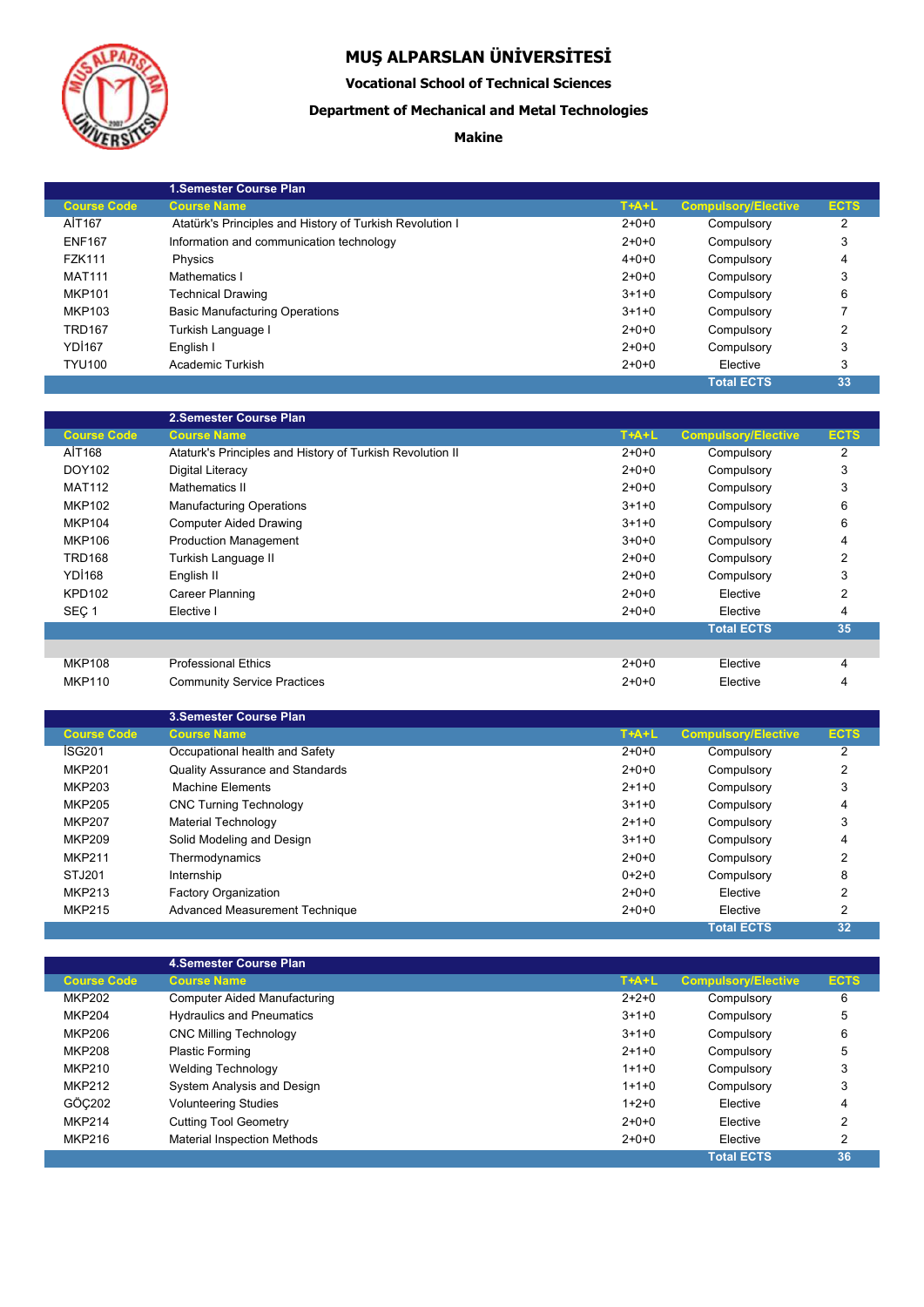

**Vocational School of Technical Sciences**

### **Department of Mechanical and Metal Technologies**

### **Mekatronik**

|                    | 1. Semester Course Plan                                   |             |                            |             |
|--------------------|-----------------------------------------------------------|-------------|----------------------------|-------------|
| <b>Course Code</b> | <b>Course Name</b>                                        | $T+A+L$     | <b>Compulsory/Elective</b> | <b>ECTS</b> |
| AİT167             | Principles of Atatürk and History of Turkish Revolution I | $2+0+0$     | Compulsory                 | 2           |
| <b>ENF167</b>      | <b>Basic Information Technology Usage</b>                 | $2+2+0$     | Compulsory                 | 4           |
| <b>FZK111</b>      | Physics                                                   | $4 + 0 + 0$ | Compulsory                 | 4           |
| <b>MAT111</b>      | Mathematics I                                             | $2+0+0$     | Compulsory                 | 3           |
| <b>MKT101</b>      | <b>Fundamentals of Mechatronics</b>                       | $4 + 0 + 0$ | Compulsory                 | 5           |
| MKT103             | Circuit Analysis                                          | $2+2+0$     | Compulsory                 | 4           |
| <b>MKT105</b>      | <b>Computer Aided Drawing</b>                             | $2+2+0$     | Compulsory                 | 4           |
| <b>TRD167</b>      | Turkish Language I                                        | $2+0+0$     | Compulsory                 | 2           |
| <b>YD1167</b>      | English I                                                 | $2+0+0$     | Compulsory                 | 2           |
|                    |                                                           |             | <b>Total ECTS</b>          | 30          |

|                    | 2.Semester Course Plan                                     |             |                            |             |
|--------------------|------------------------------------------------------------|-------------|----------------------------|-------------|
| <b>Course Code</b> | <b>Course Name</b>                                         | $T+A+L$     | <b>Compulsory/Elective</b> | <b>ECTS</b> |
| AİT168             | Principles of Atatürk and History of Turkish Revolution II | $2+0+0$     | Compulsory                 | 2           |
| DOY102             | Digital Literacy                                           | $2+0+0$     | Compulsory                 | 3           |
| <b>MAT112</b>      | Mathematics II                                             | $2+0+0$     | Compulsory                 | 3           |
| <b>MKT102</b>      | <b>Computer Programming</b>                                | $2 + 2 + 0$ | Compulsory                 | 5           |
| <b>MKT104</b>      | Analog and Digital Electronics                             | $2 + 2 + 0$ | Compulsory                 | 5           |
| <b>MKT106</b>      | Material Technology                                        | $2+0+0$     | Compulsory                 | 5           |
| <b>TRD168</b>      | Turkish Language II                                        | $2+0+0$     | Compulsory                 | 2           |
| YDI <sub>168</sub> | English II                                                 | $2+0+0$     | Compulsory                 | 2           |
| <b>KPD102</b>      | Career Planning                                            | $2+0+0$     | Elective                   | 2           |
| <b>MKP108</b>      | <b>Professional Ethics</b>                                 | $2+0+0$     | Elective                   | 3           |
| <b>MKT108</b>      | <b>System Mechanics</b>                                    | $2+0+0$     | Elective                   | 3           |
|                    |                                                            |             | <b>Total ECTS</b>          | 35          |

|                    | <b>3.Semester Course Plan</b>          |         |                            |             |
|--------------------|----------------------------------------|---------|----------------------------|-------------|
| <b>Course Code</b> | <b>Course Name</b>                     | $T+A+L$ | <b>Compulsory/Elective</b> | <b>ECTS</b> |
| İSG201             | Occupational health and Safety         | $2+0+0$ | Compulsory                 | 2           |
| <b>MKT201</b>      | <b>Electric Motors and Drivers</b>     | $2+2+0$ | Compulsory                 | 5           |
| <b>MKT203</b>      | <b>Microcontrollers</b>                | $2+2+0$ | Compulsory                 | 5           |
| <b>MKT205</b>      | <b>Hydraulic and Pneumatic Systems</b> | $2+2+0$ | Compulsory                 | 4           |
| <b>MKT207</b>      | <b>Machine Elements</b>                | $2+0+0$ | Compulsory                 | 4           |
| STJ201             | Internship                             | $0+2+0$ | Compulsory                 | 8           |
| <b>MKT211</b>      | <b>Automation Systems</b>              | $2+0+0$ | Elective                   | 2           |
| <b>MKT213</b>      | Mechanisms                             | $2+0+0$ | Elective                   | 2           |
|                    |                                        |         | <b>Total ECTS</b>          | 32          |

| <b>Course Name</b>                  | $T+A+L$                 | <b>Compulsory/Elective</b> | <b>ECTS</b> |
|-------------------------------------|-------------------------|----------------------------|-------------|
| <b>Industrial Robots</b>            | $2+0+0$                 | Compulsory                 | 6           |
| System Analysis and Design          | $0+2+0$                 | Compulsory                 | 5           |
| Programmable Controllers            | $2+2+0$                 | Compulsory                 | 6           |
| Process Control                     | $2+0+0$                 | Compulsory                 | 5           |
| <b>Volunteering Studies</b>         | $1+2+0$                 | Elective                   | 4           |
| <b>Computer Aided Machine Tools</b> | $2 + 2 + 0$             | Elective                   | 4           |
| <b>Control Systems</b>              | $2+2+0$                 | Elective                   | 4           |
| <b>Biomechatronic</b>               | $2+2+0$                 | Elective                   | 4           |
| <b>Measuring Technique</b>          | $2 + 2 + 0$             | Elective                   | 4           |
|                                     |                         | <b>Total ECTS</b>          | 42          |
|                                     | 4. Semester Course Plan |                            |             |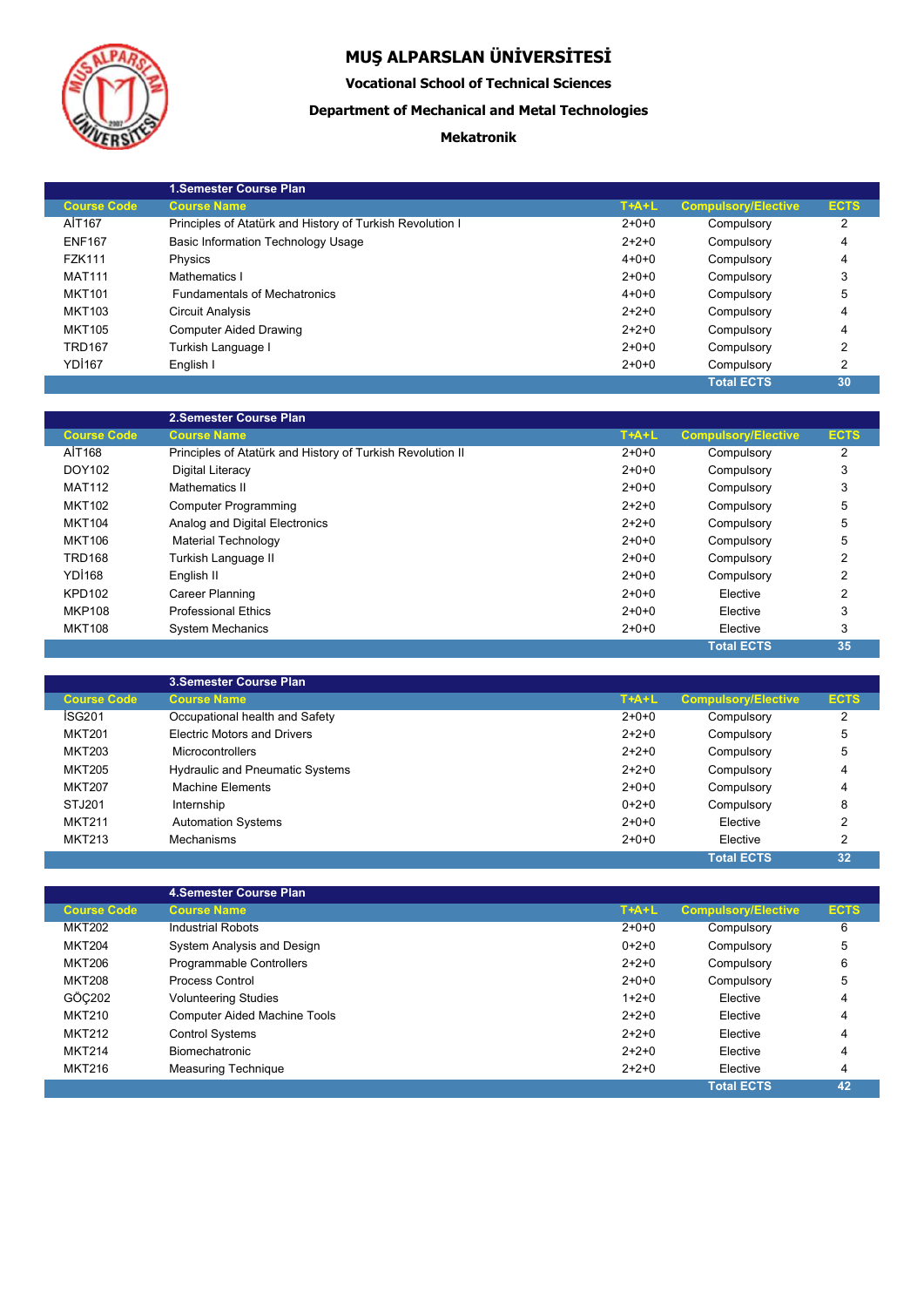

**Vocational School of Technical Sciences**

**Department of Building Construction**

### **Yapı Denetimi**

|                    | <b>1.Semester Course Plan</b>                            |         |                            |             |
|--------------------|----------------------------------------------------------|---------|----------------------------|-------------|
| <b>Course Code</b> | <b>Course Name</b>                                       | $T+A+L$ | <b>Compulsory/Elective</b> | <b>ECTS</b> |
| AİT181             | Atatürk's Principles and History of Turkish Revolution I | $2+0+0$ | Compulsory                 | 2           |
| <b>ENF181</b>      | Information and communication technology                 | $2+0+0$ | Compulsory                 | 3           |
| İYO101             | <b>Technical Drawing</b>                                 | $2+1+0$ | Compulsory                 | 4           |
| IYO103             | Mechanical and Static                                    | $3+0+0$ | Compulsory                 | 5           |
| <b>MAT111</b>      | Mathematics I                                            | $2+0+0$ | Compulsory                 |             |
| <b>TRD181</b>      | Turkish Language I                                       | $2+0+0$ | Compulsory                 |             |
| <b>YD1181</b>      | English I                                                | $2+0+0$ | Compulsory                 | 3           |
| <b>YDP101</b>      | Scientific Principles of Technology                      | $2+0+0$ | Compulsory                 | 3           |
| <b>YDP103</b>      | Materials Science and Building Materials                 | $2+0+0$ | Compulsory                 | 5           |
|                    |                                                          |         | <b>Total ECTS</b>          | 30          |

|                    | 2.Semester Course Plan                                    |         |                            |             |
|--------------------|-----------------------------------------------------------|---------|----------------------------|-------------|
| <b>Course Code</b> | <b>Course Name</b>                                        | $T+A+L$ | <b>Compulsory/Elective</b> | <b>ECTS</b> |
| AİT182             | Ataturk's Principles and History of Turkish Revolution II | $2+0+0$ | Compulsory                 | 2           |
| DOY102             | Digital Literacy                                          | $2+0+0$ | Compulsory                 | 3           |
| <b>IYO102</b>      | Concrete Technology                                       | $3+1+0$ | Compulsory                 | 5           |
| <b>İYO104</b>      | Resistance                                                | $2+1+0$ | Compulsory                 | 5           |
| <b>MAT112</b>      | Mathematics II                                            | $2+0+0$ | Compulsory                 | 3           |
| <b>TRD182</b>      | Turkish Language II                                       | $2+0+0$ | Compulsory                 | 2           |
| <b>YD1182</b>      | English II                                                | $2+0+0$ | Compulsory                 | 3           |
| <b>YDP102</b>      | <b>Computer Aided Drawing</b>                             | $2+0+0$ | Compulsory                 | 3           |
| <b>YDP104</b>      | Installation Information                                  | $2+0+0$ | Compulsory                 | 2           |
| <b>KPD102</b>      | Career Planning                                           | $2+0+0$ | Elective                   | 2           |
| SEÇ <sub>1</sub>   | Elective I                                                | $2+1+0$ | Elective                   | 5           |
|                    |                                                           |         | <b>Total ECTS</b>          | 35          |
|                    |                                                           |         |                            |             |
| <b>İYS102</b>      | Scaffolding and Formwork Works                            | $2+1+0$ | Elective                   | 5           |
| <b>IYS104</b>      | <b>Hydraulic</b>                                          | $2+1+0$ | Elective                   | 5           |

|                    | <b>3.Semester Course Plan</b>              |         |                            |             |
|--------------------|--------------------------------------------|---------|----------------------------|-------------|
| <b>Course Code</b> | <b>Course Name</b>                         | $T+A+L$ | <b>Compulsory/Elective</b> | <b>ECTS</b> |
| ISG201             | Occupational health and Safety             | $2+0+0$ | Compulsory                 | 2           |
| <b>IYO201</b>      | Office and Construction Site Organization  | $2+0+0$ | Compulsory                 | 2           |
| <b>IYO203</b>      | <b>Building Statics</b>                    | $3+0+0$ | Compulsory                 | 3           |
| <b>IYO205</b>      | Soil Mechanics and Foundation Construction | $3+1+0$ | Compulsory                 | 4           |
| <b>İYO207</b>      | Water Supply and Transmission              | $3+0+0$ | Compulsory                 | 3           |
| STJ201             | Internship                                 | $0+2+0$ | Compulsory                 | 8           |
| <b>YDP201</b>      | <b>Computer Aided Design</b>               | $1+1+0$ | Compulsory                 | 2           |
| <b>YDP203</b>      | <b>Building Control Practices</b>          | $2+0+0$ | Compulsory                 | 2           |
| <b>YDP205</b>      | Zoning Legislation                         | $2+0+0$ | Compulsory                 | 2           |
| <b>İYS201</b>      | <b>Construction Machinery</b>              | $2+0+0$ | Elective                   | 2           |
| <b>IYS203</b>      | <b>Building Design</b>                     | $2+0+0$ | Elective                   | 2           |
|                    |                                            |         | <b>Total ECTS</b>          | 32          |

|                    | 4. Semester Course Plan                           |         |                            |             |  |
|--------------------|---------------------------------------------------|---------|----------------------------|-------------|--|
| <b>Course Code</b> | <b>Course Name</b>                                | $T+A+L$ | <b>Compulsory/Elective</b> | <b>ECTS</b> |  |
| <b>IYO202</b>      | Reinforced concrete                               | $3+1+0$ | Compulsory                 | 5           |  |
| <b>İYO204</b>      | Repair and Strengthening of Structures            | $2+1+0$ | Compulsory                 | 3           |  |
| İYO206             | <b>Building Quantity and Cost</b>                 | $3+1+0$ | Compulsory                 | 5           |  |
| <b>İYO208</b>      | Quality Assurance and Standards                   | $2+0+0$ | Compulsory                 | 3           |  |
| İYO210             | <b>Project Reading</b>                            | $2+0+0$ | Compulsory                 | 4           |  |
| <b>IYO212</b>      | <b>Highway Construction</b>                       | $2+1+0$ | Compulsory                 | 4           |  |
| <b>YDP202</b>      | <b>Water Structures</b>                           | $2+0+0$ | Compulsory                 | 4           |  |
| GÖC202             | <b>Volunteering Studies</b>                       | $1+2+0$ | Elective                   | 4           |  |
| <b>İYS202</b>      | <b>Computer Aided Architectural Visualization</b> | $2+0+0$ | Elective                   | 2           |  |
| <b>İYS204</b>      | Renewable energy sources                          | $2+0+0$ | Elective                   | 2           |  |
|                    |                                                   |         | <b>Total ECTS</b>          | 36          |  |